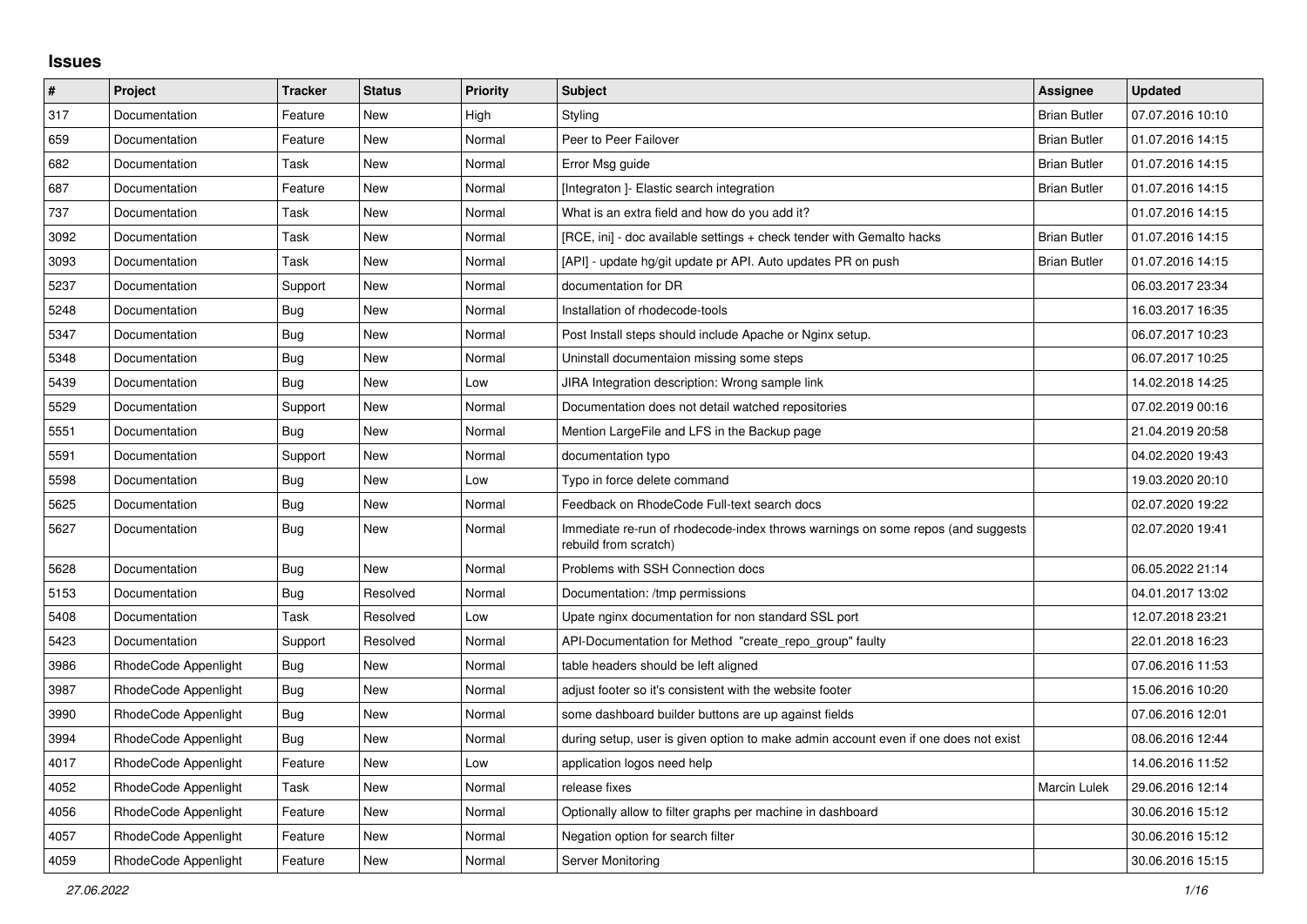| $\vert$ # | Project              | Tracker    | <b>Status</b> | <b>Priority</b> | <b>Subject</b>                                                            | <b>Assignee</b> | <b>Updated</b>   |
|-----------|----------------------|------------|---------------|-----------------|---------------------------------------------------------------------------|-----------------|------------------|
| 4060      | RhodeCode Appenlight | Feature    | New           | Normal          | Replayable requests                                                       |                 | 30.06.2016 15:15 |
| 4061      | RhodeCode Appenlight | Feature    | New           | Normal          | Timezone for applications                                                 |                 | 30.06.2016 15:16 |
| 4062      | RhodeCode Appenlight | Feature    | New           | Normal          | A way to see browser breakdown for an error                               |                 | 30.06.2016 15:16 |
| 4063      | RhodeCode Appenlight | Feature    | New           | Normal          | add option to specify custom value in dashboard select                    |                 | 30.06.2016 15:17 |
| 4064      | RhodeCode Appenlight | Feature    | New           | Normal          | Create a multiple action feature for Reports and Logs lists               |                 | 30.06.2016 15:18 |
| 4071      | RhodeCode Appenlight | Feature    | New           | Normal          | Allow for easy out-out of assigned permissions                            |                 | 05.07.2016 10:14 |
| 4220      | RhodeCode Appenlight | Feature    | New           | Low             | Search params allow sorting of result.                                    |                 | 06.09.2016 16:33 |
| 5342      | RhodeCode Appenlight | <b>Bug</b> | New           | Low             | Broken link [Applications Modify application]                             |                 | 21.06.2017 21:21 |
| 3989      | RhodeCode Appenlight | <b>Bug</b> | Resolved      | Normal          | even up report spacing                                                    |                 | 21.06.2016 18:55 |
| 3991      | RhodeCode Appenlight | Bug        | Resolved      | Normal          | report logs need upper margin                                             |                 | 21.06.2016 18:55 |
| 148       | RhodeCode CE/EE      | Feature    | New           | Normal          | [comments] Add per file and multiline comments in a changeset             |                 | 25.05.2016 10:20 |
| 1457      | RhodeCode CE/EE      | Feature    | New           | Normal          | add allow permissions inheritance on repo groups                          |                 | 22.09.2017 10:27 |
| 2844      | RhodeCode CE/EE      | Task       | New           | Normal          | Update Bcrypt to a maintained version                                     |                 | 17.02.2018 20:37 |
| 2882      | RhodeCode CE/EE      | Feature    | New           | Normal          | Bulk comment submit                                                       |                 | 17.03.2016 17:50 |
| 2944      | RhodeCode CE/EE      | Task       | New           | Normal          | Bump gunicorn to 19.4 version                                             |                 | 17.03.2016 12:58 |
| 3022      | RhodeCode CE/EE      | Bug        | New           | Normal          | SVN support with repositories groups                                      |                 | 26.07.2016 18:25 |
| 3250      | RhodeCode CE/EE      | <b>Bug</b> | New           | Normal          | Posting a comment message is very slow !                                  |                 | 17.03.2016 12:57 |
| 3260      | RhodeCode CE/EE      | Task       | New           | Normal          | api: expose get_repo_node method                                          |                 | 17.03.2016 12:56 |
| 3261      | RhodeCode CE/EE      | Task       | New           | Normal          | mousetrap.js bump to latest 1.5.X version                                 |                 | 17.03.2016 12:52 |
| 3332      | RhodeCode CE/EE      | Support    | New           | Normal          | LDAP settings page: Add button "test connection"                          |                 | 17.03.2016 10:23 |
| 3334      | RhodeCode CE/EE      | Bug        | New           | Normal          | Attempt to edit .coveragerc through the online file editor                |                 | 17.03.2016 13:49 |
| 3351      | RhodeCode CE/EE      | <b>Bug</b> | New           | Normal          | Duplicate IP whitelist entry shows error flash                            |                 | 21.03.2016 15:54 |
| 3362      | RhodeCode CE/EE      | Task       | New           | Normal          | auth-plugins, indicate visually that plugin is turned on but NOT enabled  |                 | 22.03.2016 19:03 |
| 3364      | RhodeCode CE/EE      | Support    | New           | High            | Allow Specifying the Commit Message for Pull Request Merges               |                 | 17.04.2018 21:51 |
| 3373      | RhodeCode CE/EE      | Feature    | New           | Normal          | Allow to create Bookmarks and Branches from UI                            |                 | 05.04.2016 09:21 |
| 3376      | RhodeCode CE/EE      | Task       | New           | Normal          | Repo action plugins                                                       |                 | 24.03.2016 15:21 |
| 3377      | RhodeCode CE/EE      | Task       | New           | Normal          | extra fields types extensions                                             |                 | 24.03.2016 15:23 |
| 3382      | RhodeCode CE/EE      | Bug        | New           | Normal          | download superrepo with subrepos                                          |                 | 25.03.2016 01:30 |
| 3440      | RhodeCode CE/EE      | Feature    | New           | Normal          | [design, ux] mock-up user interface for adding a branch/bookmark          |                 | 05.04.2016 09:21 |
| 3441      | RhodeCode CE/EE      | <b>Bug</b> | New           | Normal          | [ux] clicking on line in file view scrolls to that line                   |                 | 05.04.2016 13:35 |
| 3455      | RhodeCode CE/EE      | Feature    | New           | Normal          | [ux] commit message search should render entire commit message            |                 | 07.04.2016 17:50 |
| 3460      | RhodeCode CE/EE      | Feature    | New           | Normal          | [ux, frontend] hide "show more" button when there is nothing more to show |                 | 11.04.2016 13:37 |
| 3472      | RhodeCode CE/EE      | Feature    | New           | Normal          | Expose unified hooks that can be used in SSH backend                      |                 | 14.04.2016 17:54 |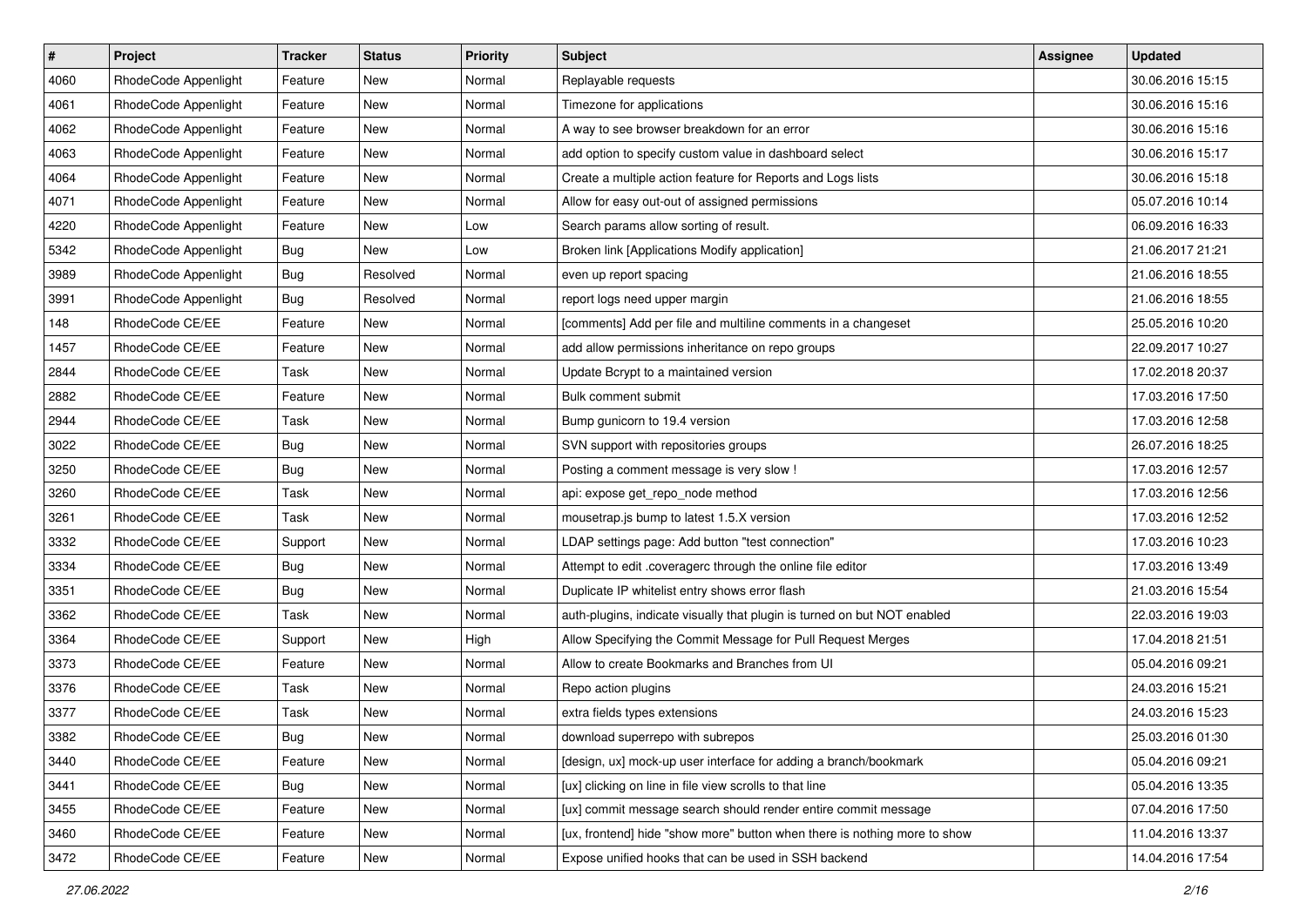| $\#$ | Project         | Tracker    | <b>Status</b> | <b>Priority</b> | Subject                                                                                                            | Assignee                     | <b>Updated</b>   |
|------|-----------------|------------|---------------|-----------------|--------------------------------------------------------------------------------------------------------------------|------------------------------|------------------|
| 3483 | RhodeCode CE/EE | Bug        | New           | Normal          | oauth: disable 3rd party registration if RhodeCode registration is disabled                                        | Marcin<br>Kuzminski<br>[CTO] | 13.04.2016 12:13 |
| 3484 | RhodeCode CE/EE | Task       | New           | Normal          | oauth: reduce required permissions for 3rd party                                                                   |                              | 13.04.2016 12:33 |
| 3486 | RhodeCode CE/EE | Feature    | <b>New</b>    | Normal          | expose origin of permission in perm dict for users                                                                 |                              | 06.06.2016 10:54 |
| 3615 | RhodeCode CE/EE | <b>Bug</b> | New           | Low             | (OperationalError) too many SQL variables on admin journal page                                                    |                              | 06.05.2016 11:45 |
| 3922 | RhodeCode CE/EE | <b>Bug</b> | New           | Normal          | svn backend returns different diff to git/hg backends                                                              |                              | 11.05.2016 14:29 |
| 3923 | RhodeCode CE/EE | <b>Bug</b> | New           | Normal          | odd exception on running internal-code                                                                             |                              | 09.08.2016 10:54 |
| 3939 | RhodeCode CE/EE | <b>Bug</b> | New           | Normal          | [ux] changelog filter blank after going back in browser                                                            |                              | 18.05.2016 14:50 |
| 3956 | RhodeCode CE/EE | Bug        | <b>New</b>    | Normal          | [ce] - svn commit with all 'None' properties (author, message, etc.)                                               |                              | 23.05.2016 17:22 |
| 3963 | RhodeCode CE/EE | Bug        | New           | Normal          | [ce] Getting a newly added repo via remap/rescan via api gives no data                                             |                              | 27.05.2016 05:02 |
| 3977 | RhodeCode CE/EE | Feature    | New           | Normal          | Wiki                                                                                                               |                              | 05.06.2016 21:11 |
| 3978 | RhodeCode CE/EE | Feature    | New           | Normal          | Add bug tracker                                                                                                    |                              | 05.06.2016 21:20 |
| 3979 | RhodeCode CE/EE | Feature    | New           | Normal          | Add kanban board                                                                                                   |                              | 05.06.2016 21:20 |
| 3980 | RhodeCode CE/EE | Feature    | <b>New</b>    | Normal          | Add CI engine                                                                                                      |                              | 05.06.2016 21:32 |
| 4000 | RhodeCode CE/EE | Feature    | New           | Normal          | Make compare more functional                                                                                       | Marcin<br>Kuzminski<br>[CTO] | 18.11.2017 19:11 |
| 4040 | RhodeCode CE/EE | Bug        | New           | Low             | [ce, ee] logout when logged out causes 403 Cross-site request forgery detected                                     |                              | 23.06.2016 13:40 |
| 4045 | RhodeCode CE/EE | Task       | New           | Normal          | File permissions                                                                                                   |                              | 17.04.2018 21:49 |
| 4051 | RhodeCode CE/EE | Task       | New           | Normal          | [ux, renderering] Consistent formatting on text fields.                                                            |                              | 22.09.2017 10:27 |
| 4074 | RhodeCode CE/EE | Feature    | New           | Normal          | Edit review comment                                                                                                | Bartłomiej<br>Wołyńczyk      | 17.04.2018 21:51 |
| 4109 | RhodeCode CE/EE | Bug        | New           | Normal          | [files] The "switch to commit" widget is broken after using browser back button                                    |                              | 17.04.2018 21:50 |
| 4116 | RhodeCode CE/EE | Bug        | New           | High            | [ee] Starting EE or running paster commands like setup-rhodecode does not work<br>without setting LC_ALL properly. |                              | 18.08.2016 21:03 |
| 4120 | RhodeCode CE/EE | Task       | New           | Normal          | [ce] replace get_repo_nodes api                                                                                    | Daniel D                     | 17.04.2018 21:49 |
| 4144 | RhodeCode CE/EE | Feature    | New           | Normal          | [ux] improve enable/disable of notifications                                                                       |                              | 02.08.2016 17:19 |
| 4147 | RhodeCode CE/EE | Task       | New           | Normal          | [ce, ee, docs] Events documentation                                                                                | Daniel D                     | 15.08.2016 12:33 |
| 4154 | RhodeCode CE/EE | <b>Bug</b> | New           | Low             | [ce, ee] user register via github captcha                                                                          |                              | 05.08.2016 22:51 |
| 4157 | RhodeCode CE/EE | Feature    | New           | Normal          | [integrations] Integrate with industry standard SW development tools                                               | Daniel D                     | 08.08.2016 12:55 |
| 4163 | RhodeCode CE/EE | Task       | New           | Normal          | [ce, ee] celery refactor + upgrade                                                                                 |                              | 15.08.2016 12:32 |
| 4179 | RhodeCode CE/EE | Task       | New           | Normal          | [ce, ee] refine perms summary list                                                                                 | Daniel D                     | 14.09.2016 12:09 |
| 4182 | RhodeCode CE/EE | Feature    | New           | Normal          | add direct link from notification to corresponding PR                                                              |                              | 19.08.2016 12:35 |
| 4188 | RhodeCode CE/EE | Bug        | New           | Normal          | [tests, svn] changeset tests produce different results for svn                                                     |                              | 22.08.2016 09:54 |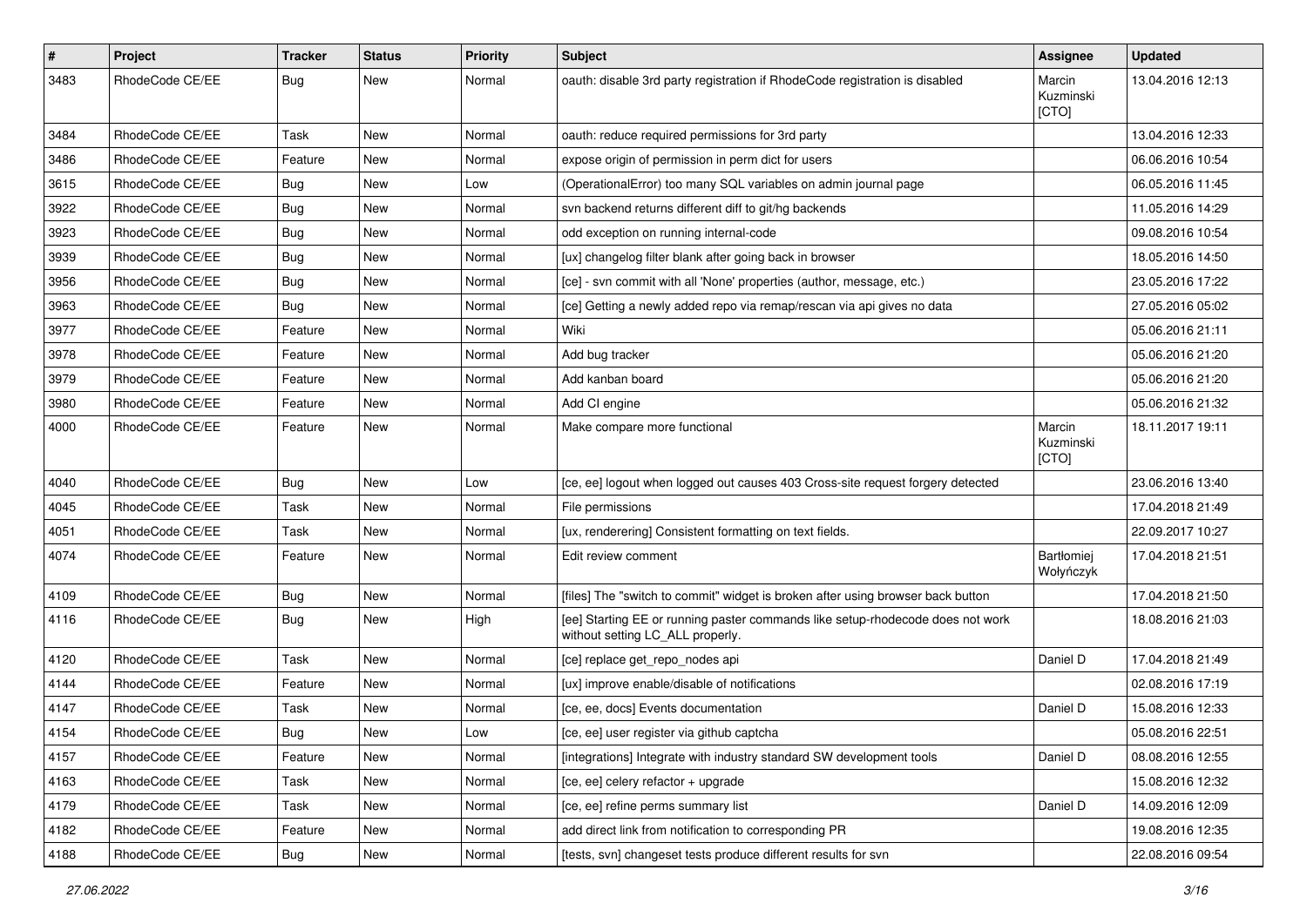| $\pmb{\#}$ | Project         | <b>Tracker</b> | <b>Status</b> | <b>Priority</b> | <b>Subject</b>                                                                                | <b>Assignee</b>              | <b>Updated</b>   |
|------------|-----------------|----------------|---------------|-----------------|-----------------------------------------------------------------------------------------------|------------------------------|------------------|
| 4189       | RhodeCode CE/EE | <b>Bug</b>     | New           | Normal          | [tests, git] count of commit ids is different for git than hg when comparing remote           |                              | 22.08.2016 12:34 |
| 4190       | RhodeCode CE/EE | Bug            | New           | Normal          | [tests] fix or remove rst xss inline test                                                     |                              | 22.08.2016 12:15 |
| 4191       | RhodeCode CE/EE | Feature        | New           | Normal          | Add custom Image logo option to header                                                        |                              | 22.08.2016 14:49 |
| 4197       | RhodeCode CE/EE | Task           | New           | Normal          | [ce, ee] get list of users with their permissions to a repository                             | Daniel D                     | 22.09.2017 10:30 |
| 4208       | RhodeCode CE/EE | Bug            | <b>New</b>    | Normal          | [ce, ee] test errors get hidden by error page                                                 | Daniel D                     | 14.09.2016 12:00 |
| 4213       | RhodeCode CE/EE | Feature        | New           | High            | Embed PostgreSQL database                                                                     | Marcin<br>Kuzminski<br>[CTO] | 03.09.2016 23:45 |
| 4216       | RhodeCode CE/EE | Task           | <b>New</b>    | Normal          | [ux, renderers] implement consistent rendering for text fields                                |                              | 06.09.2016 11:46 |
| 4222       | RhodeCode CE/EE | Feature        | New           | Normal          | Configurable detection of READMEs                                                             |                              | 09.09.2016 10:05 |
| 4226       | RhodeCode CE/EE | Feature        | New           | Normal          | [settings, system info] add VCS and Channelstream status to System Info                       |                              | 14.09.2016 16:45 |
| 4232       | RhodeCode CE/EE | Feature        | New           | Normal          | [ce, ee, pr, compare] redo diffs, support side by side diffs, html diffs                      | Daniel D                     | 25.10.2016 15:40 |
| 4234       | RhodeCode CE/EE | Task           | New           | Normal          | prepare and test RhodeCode VM image for AWS                                                   | Marcin Lulek                 | 11.07.2017 13:32 |
| 4246       | RhodeCode CE/EE | Task           | New           | Normal          | [ce, ee, vcs, git] add tests for annotated git tags                                           | Daniel D                     | 13.02.2018 18:03 |
| 4252       | RhodeCode CE/EE | Support        | New           | Normal          | Backup & Recovery                                                                             |                              | 07.10.2016 19:47 |
| 4255       | RhodeCode CE/EE | Bug            | New           | Normal          | [translation, i18n] translation not being applied to integrations pages                       |                              | 30.09.2016 15:56 |
| 4256       | RhodeCode CE/EE | Bug            | New           | Normal          | [ce, ee, ux] Source code highlight colors conflict with red/green inserted/deleted<br>blocks  | Daniel D                     | 03.10.2016 05:00 |
| 4272       | RhodeCode CE/EE | Feature        | <b>New</b>    | Normal          | Better SPAM protection                                                                        |                              | 12.10.2016 11:14 |
| 4285       | RhodeCode CE/EE | Bug            | New           | Normal          | Intermittent error while trying to create or fork a repository                                |                              | 17.10.2016 22:42 |
| 4289       | RhodeCode CE/EE | Task           | New           | Low             | [ce, ee] clean up pygments lexer functions + handling                                         | Daniel D                     | 21.10.2016 14:44 |
| 4290       | RhodeCode CE/EE | Task           | New           | Normal          | Allow to transplant the review status to merged commits                                       |                              | 17.04.2018 21:50 |
| 4299       | RhodeCode CE/EE | Task           | New           | Normal          | TEMPLATE repo groups                                                                          |                              | 22.09.2017 10:26 |
| 4301       | RhodeCode CE/EE | Feature        | New           | Normal          | [API] toggle force_password_reset in api for Idap users                                       |                              | 28.10.2016 15:43 |
| 4303       | RhodeCode CE/EE | Support        | New           | Normal          | rhodecode instance                                                                            |                              | 08.11.2016 16:32 |
| 4312       | RhodeCode CE/EE | Task           | New           | Normal          | Storage location changes                                                                      |                              | 11.07.2017 13:31 |
| 4669       | RhodeCode CE/EE | Task           | New           | Normal          | disable pytest sugar on nix-build                                                             |                              | 01.12.2016 12:52 |
| 5200       | RhodeCode CE/EE | Task           | New           | Normal          | investigate search improvements                                                               |                              | 16.12.2019 16:04 |
| 5218       | RhodeCode CE/EE | Bug            | New           | Normal          | 500 when forking repository, when using special chars in password.                            |                              | 19.02.2017 21:46 |
| 5227       | RhodeCode CE/EE | Bug            | New           | Normal          | 400 during a svn checkout, file with special chars                                            |                              | 23.02.2017 17:43 |
| 5255       | RhodeCode CE/EE | Support        | New           | Normal          | I can't access issues created by me from mail                                                 |                              | 04.04.2017 11:28 |
| 5256       | RhodeCode CE/EE | Feature        | New           | Normal          | Last repository access time.                                                                  |                              | 23.03.2017 16:34 |
| 5257       | RhodeCode CE/EE | Bug            | New           | Normal          | Git repository with big binary file provokes error and strange behavior/memory leak<br>of RH. | Marcin<br>Kuzminski<br>[CTO] | 23.03.2017 22:02 |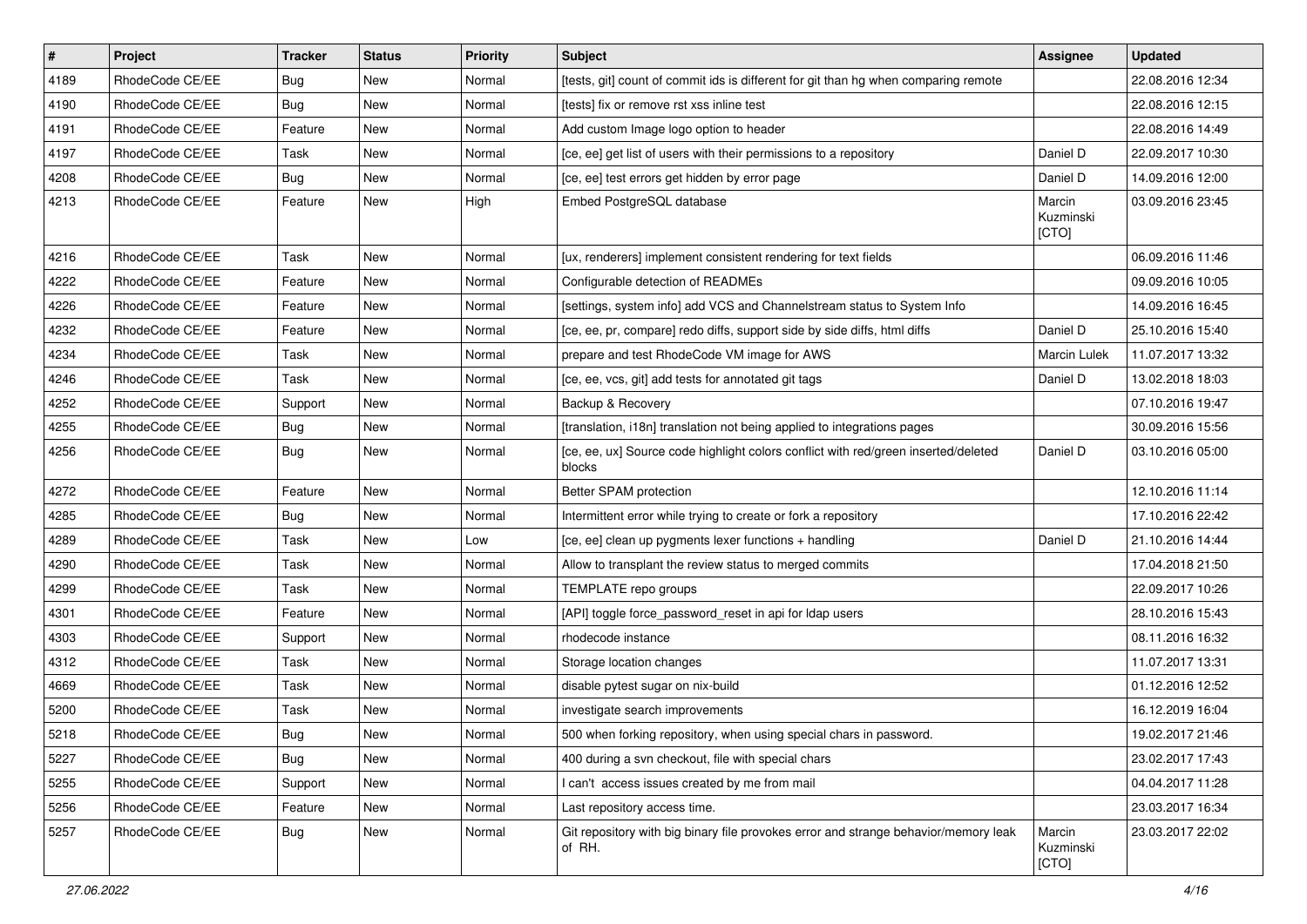| $\vert$ # | Project         | <b>Tracker</b> | <b>Status</b> | Priority | Subject                                                                                                                                                                              | <b>Assignee</b>                | <b>Updated</b>   |
|-----------|-----------------|----------------|---------------|----------|--------------------------------------------------------------------------------------------------------------------------------------------------------------------------------------|--------------------------------|------------------|
| 5269      | RhodeCode CE/EE | Support        | New           | Normal   | Upgrade from RC EE 3.7.1 to RC EE 4.x                                                                                                                                                |                                | 29.06.2017 19:36 |
| 5270      | RhodeCode CE/EE | Task           | <b>New</b>    | Normal   | Comments updates                                                                                                                                                                     | <b>Bartłomiei</b><br>Wołyńczyk | 17.04.2018 21:51 |
| 5271      | RhodeCode CE/EE | Feature        | <b>New</b>    | Normal   | Private comments                                                                                                                                                                     |                                | 07.04.2017 12:01 |
| 5273      | RhodeCode CE/EE | Feature        | <b>New</b>    | Normal   | Comment status                                                                                                                                                                       |                                | 07.04.2017 13:10 |
| 5278      | RhodeCode CE/EE | Feature        | New           | Normal   | Require support for git repositories of the form git://                                                                                                                              |                                | 13.04.2017 15:20 |
| 5289      | RhodeCode CE/EE | Feature        | <b>New</b>    | High     | Ability to Upload/Replace a file using the UI                                                                                                                                        |                                | 22.09.2017 10:29 |
| 5371      | RhodeCode CE/EE | Bug            | <b>New</b>    | Normal   | Comment times in Pull Requests are off by 1 day                                                                                                                                      |                                | 10.04.2018 15:11 |
| 5382      | RhodeCode CE/EE | Feature        | New           | Normal   | Support for repository aliases                                                                                                                                                       | Marcin<br>Kuzminski<br>[CTO]   | 04.09.2017 15:17 |
| 5394      | RhodeCode CE/EE | Support        | <b>New</b>    | Normal   | SVN to Git / Mercurial Migration                                                                                                                                                     |                                | 03.10.2017 09:29 |
| 5400      | RhodeCode CE/EE | Task           | <b>New</b>    | Normal   | User group - subgroup support                                                                                                                                                        |                                | 06.11.2017 22:00 |
| 5404      | RhodeCode CE/EE | Task           | New           | Normal   | Add an option to detach review rules when deleting an user                                                                                                                           |                                | 22.11.2017 11:23 |
| 5405      | RhodeCode CE/EE | Bug            | New           | Normal   | Add repository from UI leads to HTTP/404                                                                                                                                             |                                | 28.11.2017 11:39 |
| 5406      | RhodeCode CE/EE | Bug            | <b>New</b>    | Normal   | <b>Installer Fails</b>                                                                                                                                                               |                                | 01.12.2017 11:52 |
| 5410      | RhodeCode CE/EE | Bug            | New           | Normal   | After converting to CE, we get the following error when trying to view some repos in<br>the UI: "UnicodeDecodeError: 'ascii' codec can't decode byte" (full error in<br>Description) |                                | 25.01.2018 20:45 |
| 5414      | RhodeCode CE/EE | Bug            | <b>New</b>    | High     | When Opening New Pull Request, Target Revision Default Is Undesireable                                                                                                               |                                | 11.04.2018 23:20 |
| 5441      | RhodeCode CE/EE | Feature        | <b>New</b>    | Low      | Some files not parsed as XML files                                                                                                                                                   | Marcin<br>Kuzminski<br>[CTO]   | 12.06.2018 12:23 |
| 5460      | RhodeCode CE/EE | Bug            | <b>New</b>    | Low      | Repo creation stuck when remote clone returns partial http code 500                                                                                                                  |                                | 06.07.2018 19:14 |
| 5462      | RhodeCode CE/EE | Bug            | New           | Normal   | create repo api fails with celery enabled                                                                                                                                            |                                | 10.07.2018 17:49 |
| 5468      | RhodeCode CE/EE | Support        | <b>New</b>    | Normal   | Check logic for updating last commit for repository groups                                                                                                                           |                                | 30.08.2018 09:47 |
| 5471      | RhodeCode CE/EE | Bug            | <b>New</b>    | Normal   | Webhook integration failing: need more than 3 values to unpack                                                                                                                       |                                | 01.06.2018 02:26 |
| 5475      | RhodeCode CE/EE | Bug            | <b>New</b>    | Normal   | Unable to locate user in OpenLDAP directory via Idaps                                                                                                                                |                                | 08.06.2018 20:06 |
| 5484      | RhodeCode CE/EE | Support        | <b>New</b>    | Normal   | Setting up ssh, remote hg not found                                                                                                                                                  |                                | 06.07.2018 23:41 |
| 5491      | RhodeCode CE/EE | Support        | New           | Urgent   | Upgrade RhodeCode Community + VCSSERVER from 4.10.4 to 4.12.4, pull request<br>stop working with reviewers                                                                           |                                | 30.08.2018 09:47 |
| 5492      | RhodeCode CE/EE | <b>Bug</b>     | New           | Normal   | VCSServer + SVN 1.10                                                                                                                                                                 |                                | 26.07.2018 15:01 |
| 5494      | RhodeCode CE/EE | <b>Bug</b>     | New           | Normal   | rccontrol's python package management causes slow VCS SSH                                                                                                                            |                                | 02.04.2019 11:56 |
| 5495      | RhodeCode CE/EE | Support        | New           | Normal   | Idap to crowd users_groups sync source                                                                                                                                               |                                | 10.09.2018 22:09 |
| 5496      | RhodeCode CE/EE | Support        | New           | Normal   | database migration 4.11.6 mysql to 4.12.4 postgres                                                                                                                                   |                                | 27.08.2018 21:17 |
| 5497      | RhodeCode CE/EE | Support        | New           | Normal   | hg push hangs                                                                                                                                                                        |                                | 30.08.2018 22:15 |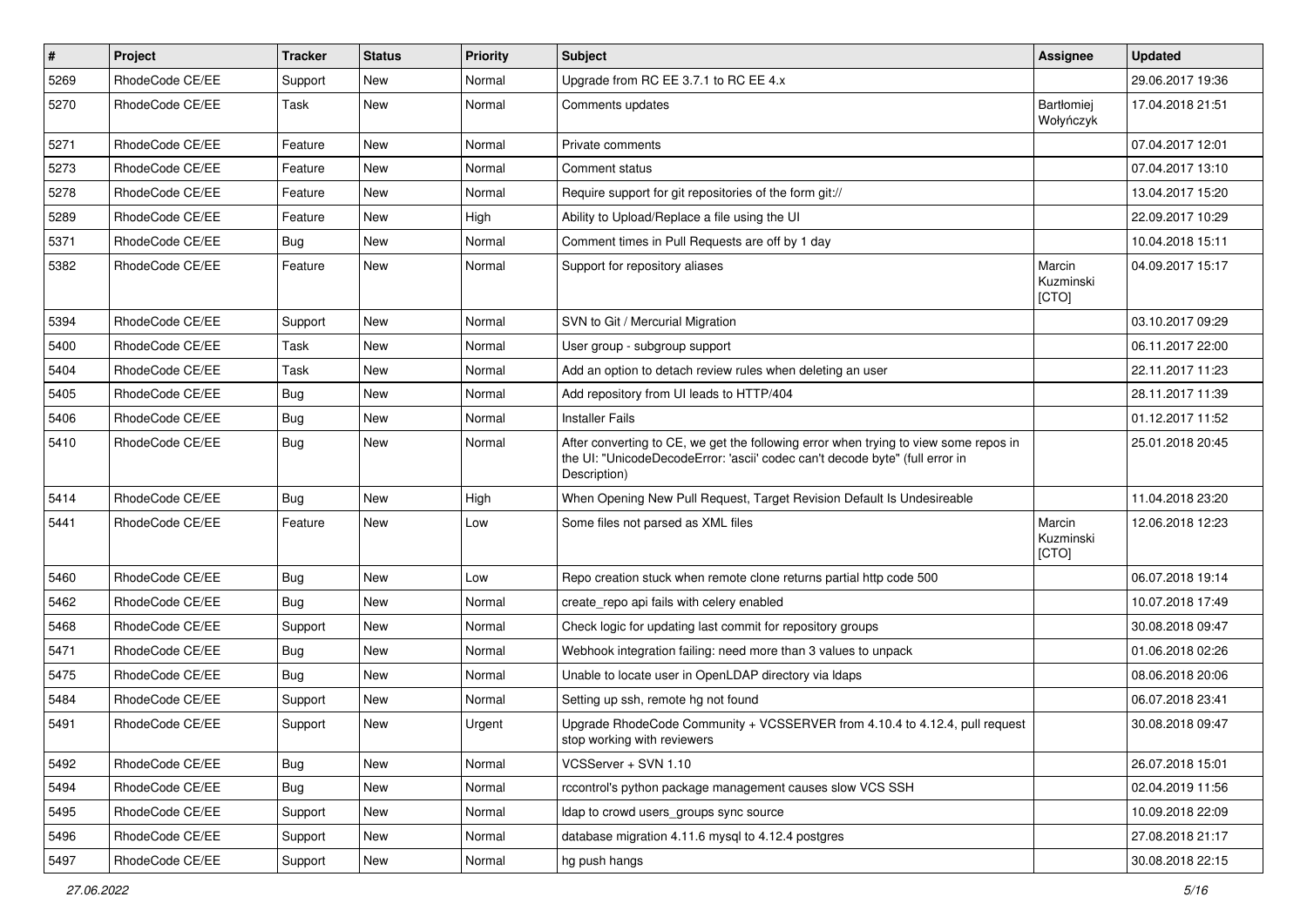| $\vert$ # | Project         | <b>Tracker</b> | <b>Status</b> | <b>Priority</b> | <b>Subject</b>                                                                                                    | <b>Assignee</b>    | <b>Updated</b>   |
|-----------|-----------------|----------------|---------------|-----------------|-------------------------------------------------------------------------------------------------------------------|--------------------|------------------|
| 5499      | RhodeCode CE/EE | Support        | New           | Normal          | ERROR [celery.worker.consumer.consumer] consumer: Cannot connect                                                  |                    | 11.09.2018 08:39 |
| 5500      | RhodeCode CE/EE | Bug            | <b>New</b>    | Normal          | How to enable/set "RC_SKIP_HOOKS" to disable svn hooks?                                                           |                    | 02.10.2018 07:45 |
| 5503      | RhodeCode CE/EE | Support        | New           | Normal          | failed to upgrade to 4.13.3                                                                                       |                    | 06.11.2018 18:28 |
| 5504      | RhodeCode CE/EE | Feature        | New           | Normal          | Buttons to copy commit hash and to expand the commit message in the repo<br>summary view                          |                    | 26.10.2018 00:59 |
| 5506      | RhodeCode CE/EE | Bug            | New           | Normal          | Web UI fonts are not looking good and is difficult to read for people with low vision                             |                    | 26.10.2018 09:38 |
| 5509      | RhodeCode CE/EE | Bug            | New           | Normal          | Remove `limportant attributes` from UI elements                                                                   |                    | 07.12.2018 07:40 |
| 5510      | RhodeCode CE/EE | Bug            | <b>New</b>    | High            | AssertionError: unexpected parameters: user_agent & hook_type                                                     |                    | 31.07.2021 11:14 |
| 5511      | RhodeCode CE/EE | Feature        | New           | Normal          | New feature to synchronize the fork with the remote repo from the summary page                                    |                    | 13.11.2018 01:23 |
| 5512      | RhodeCode CE/EE | Bug            | New           | Normal          | Show commit phase in summary view                                                                                 |                    | 09.11.2018 21:37 |
| 5519      | RhodeCode CE/EE | Bug            | New           | High            | User unable to fork the repo despite setting Repository Forking to Disabled                                       |                    | 11.12.2018 22:21 |
| 5524      | RhodeCode CE/EE | Bug            | New           | High            | Cannot log into RhodeCode anymore                                                                                 |                    | 15.01.2019 17:08 |
| 5527      | RhodeCode CE/EE | Support        | <b>New</b>    | Normal          | API: expose human readable failure reason                                                                         |                    | 30.01.2019 17:43 |
| 5538      | RhodeCode CE/EE | Bug            | New           | Normal          | internal server error (UnicodeDecodeError) during rhodecode-index request                                         |                    | 20.02.2019 14:43 |
| 5540      | RhodeCode CE/EE | Bug            | New           | Normal          | Rhode Code 4.15.2 VCS Caching(?) behaviour                                                                        |                    | 25.02.2019 17:01 |
| 5541      | RhodeCode CE/EE | Support        | New           | Normal          | <b>SVN Settings: Repository Patterns</b>                                                                          |                    | 16.12.2019 15:35 |
| 5543      | RhodeCode CE/EE | Feature        | New           | Normal          | Repo API should have equivalent get_repo_audit_logs() to User API call<br>get_user_audit_logs()                   |                    | 26.02.2019 12:22 |
| 5545      | RhodeCode CE/EE | Bug            | New           | Normal          | Merge commit to contain the username/reponame of the origin                                                       |                    | 28.02.2019 13:46 |
| 5547      | RhodeCode CE/EE | Bug            | New           | Normal          | UI not consistent between Firefox and Chrome                                                                      |                    | 01.03.2019 23:35 |
| 5548      | RhodeCode CE/EE | Feature        | <b>New</b>    | Normal          | Initial Search API                                                                                                | Peter Colledge     | 07.07.2019 22:21 |
| 5550      | RhodeCode CE/EE | Bug            | New           | Normal          | 500 Internal Server Error   The server has either erred or is incapable of performing<br>the requested operation. |                    | 18.04.2019 17:12 |
| 5552      | RhodeCode CE/EE | Feature        | New           | High            | PR dependency across repos                                                                                        |                    | 22.06.2019 01:15 |
| 5553      | RhodeCode CE/EE | Bug            | New           | Normal          | Exceptions Tracker - Exception ID: 140095575901360 after upgrade to the lastes<br>version                         | Thierry<br>Wynsdau | 10.07.2019 10:33 |
| 5556      | RhodeCode CE/EE | Bug            | <b>New</b>    | Normal          | After upgrade RhodeCode Enterprise, pull request via API adds repo owner as<br>default reviewer                   |                    | 01.01.2020 13:09 |
| 5559      | RhodeCode CE/EE | <b>Bug</b>     | <b>New</b>    | Normal          | Timezone handling issue on repos list                                                                             |                    | 07.07.2019 22:19 |
| 5570      | RhodeCode CE/EE | Bug            | New           | Normal          | Remap repositories always fail in RhodeCode community                                                             |                    | 04.10.2019 14:50 |
| 5584      | RhodeCode CE/EE | Feature        | New           | Normal          | "update pull request link" message on vcs client                                                                  |                    | 23.01.2020 10:32 |
| 5586      | RhodeCode CE/EE | Feature        | New           | Normal          | @mention should be a link                                                                                         |                    | 29.01.2020 11:46 |
| 5588      | RhodeCode CE/EE | Bug            | New           | Normal          | wrong rendering of issue tracker pattern                                                                          |                    | 29.01.2020 11:24 |
| 5590      | RhodeCode CE/EE | <b>Bug</b>     | New           | Normal          | Pull Request creation takes 2 minutes                                                                             |                    | 28.05.2020 20:48 |
| 5593      | RhodeCode CE/EE | Support        | New           | Normal          | SSH connections                                                                                                   |                    | 17.02.2020 16:18 |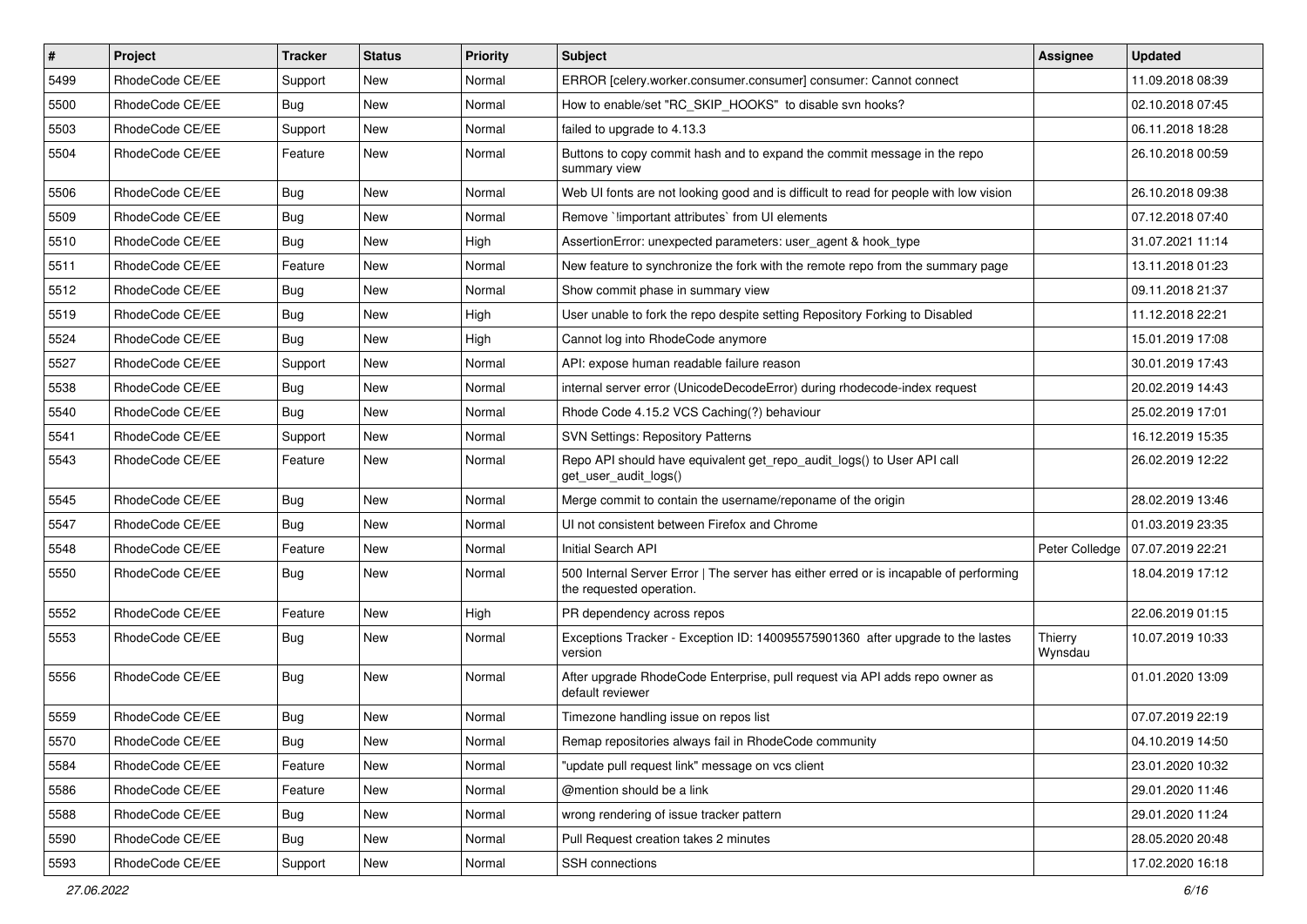| $\sharp$ | Project         | <b>Tracker</b> | <b>Status</b> | Priority | Subject                                                                                                     | <b>Assignee</b>              | <b>Updated</b>   |
|----------|-----------------|----------------|---------------|----------|-------------------------------------------------------------------------------------------------------------|------------------------------|------------------|
| 5595     | RhodeCode CE/EE | Feature        | New           | Normal   | Group code review mail notification                                                                         |                              | 03.03.2020 10:17 |
| 5600     | RhodeCode CE/EE | Feature        | <b>New</b>    | Normal   | Change default repository landing page                                                                      |                              | 27.01.2021 01:04 |
| 5612     | RhodeCode CE/EE | Bug            | New           | Low      | CPU cores getting maxed out by VCSServer on Repository Size request                                         |                              | 03.10.2021 23:25 |
| 5613     | RhodeCode CE/EE | Feature        | New           | Low      | Feature Request: Issue tracker link in new tab/window                                                       |                              | 03.10.2021 23:25 |
| 5617     | RhodeCode CE/EE | Feature        | <b>New</b>    | Normal   | Allow PRs to non-head bookmarks                                                                             |                              | 20.05.2020 12:25 |
| 5618     | RhodeCode CE/EE | Support        | New           | Normal   | Getting HTTP 502 Bad Gateway when trying to push (or clone) on a slow network                               |                              | 27.05.2020 21:56 |
| 5624     | RhodeCode CE/EE | Bug            | New           | Normal   | Timeout when trying to test SMTP email configuration                                                        |                              | 01.07.2020 20:01 |
| 5626     | RhodeCode CE/EE | Bug            | New           | Normal   | Whoosh full-text indexing is fully indexing all repos, not recognizing forks                                |                              | 02.07.2020 19:24 |
| 5629     | RhodeCode CE/EE | Bug            | New           | Normal   | Diff truncated on small files                                                                               |                              | 21.07.2020 08:58 |
| 5630     | RhodeCode CE/EE | <b>Bug</b>     | <b>New</b>    | Normal   | Inline comments do not follow the line of code                                                              |                              | 21.07.2020 11:25 |
| 5631     | RhodeCode CE/EE | Feature        | New           | Normal   | Change target of PR                                                                                         |                              | 31.07.2020 17:05 |
| 5632     | RhodeCode CE/EE | Bug            | New           | Normal   | Missing Parent Folder for Personal Repo lacks proper handling                                               |                              | 03.08.2020 07:56 |
| 5637     | RhodeCode CE/EE | Feature        | New           | Normal   | Clone URL templates - add per repository/namespace                                                          |                              | 29.10.2020 09:38 |
| 5638     | RhodeCode CE/EE | Feature        | New           | Normal   | Add "Copy full url path" button                                                                             |                              | 05.02.2021 20:23 |
| 5639     | RhodeCode CE/EE | Support        | New           | High     | 500 Internal Server Error   The server has either erred  after importing Database<br>from backup            |                              | 22.11.2020 09:15 |
| 5641     | RhodeCode CE/EE | Feature        | <b>New</b>    | Normal   | "Add draft" / (x) button usability                                                                          |                              | 30.11.2020 20:53 |
| 5644     | RhodeCode CE/EE | Bug            | <b>New</b>    | Normal   | PR inks to comments not working if files are collapsed                                                      |                              | 02.12.2020 10:42 |
| 5645     | RhodeCode CE/EE | Bug            | New           | High     | Rhodecode returns 400 Bad request on huge mercurial repos                                                   |                              | 18.12.2020 06:29 |
| 5649     | RhodeCode CE/EE | <b>Bug</b>     | New           | Normal   | test-file-upload                                                                                            |                              | 17.12.2020 23:08 |
| 5653     | RhodeCode CE/EE | Feature        | New           | Normal   | Extend SSH clone to support cloning by repo id.                                                             | Marcin<br>Kuzminski<br>[CTO] | 17.02.2021 12:58 |
| 5654     | RhodeCode CE/EE | Bug            | New           | Normal   | Comment formatting broken when containing @ in a code block                                                 |                              | 24.02.2021 12:10 |
| 5657     | RhodeCode CE/EE | Bug            | New           | Normal   | Error in maintenance page                                                                                   |                              | 30.03.2021 15:09 |
| 5662     | RhodeCode CE/EE | Bug            | <b>New</b>    | Normal   | Full text search not working due to crash in whoosh                                                         |                              | 07.06.2022 08:31 |
| 5664     | RhodeCode CE/EE | Bug            | New           | Normal   | Regression: When assigning permissions, cannot see own group in auto-complete<br>without special conditions |                              | 29.07.2021 10:49 |
| 5670     | RhodeCode CE/EE | Bug            | <b>New</b>    | Normal   | Repo-level administrators can usurp owner of repoistory                                                     |                              | 01.12.2021 16:18 |
| 5672     | RhodeCode CE/EE | <b>Bug</b>     | New           | Normal   | Unable to browse git repository folders with # in names                                                     |                              | 16.12.2021 18:13 |
| 5677     | RhodeCode CE/EE | Support        | <b>New</b>    | Normal   | PR cross merge                                                                                              |                              | 28.01.2022 16:59 |
| 5679     | RhodeCode CE/EE | Bug            | New           | Normal   | Data directory continues to grow until it fills disk partition                                              |                              | 25.04.2022 11:42 |
| 5680     | RhodeCode CE/EE | <b>Bug</b>     | New           | High     | Inconsistent timezone display                                                                               |                              | 20.04.2022 14:15 |
| 3372     | RhodeCode CE/EE | <b>Bug</b>     | In Progress   | High     | [Idap, groups] Customer gets an empty list of groups                                                        | Mikhail<br>Chernykh          | 08.06.2016 11:32 |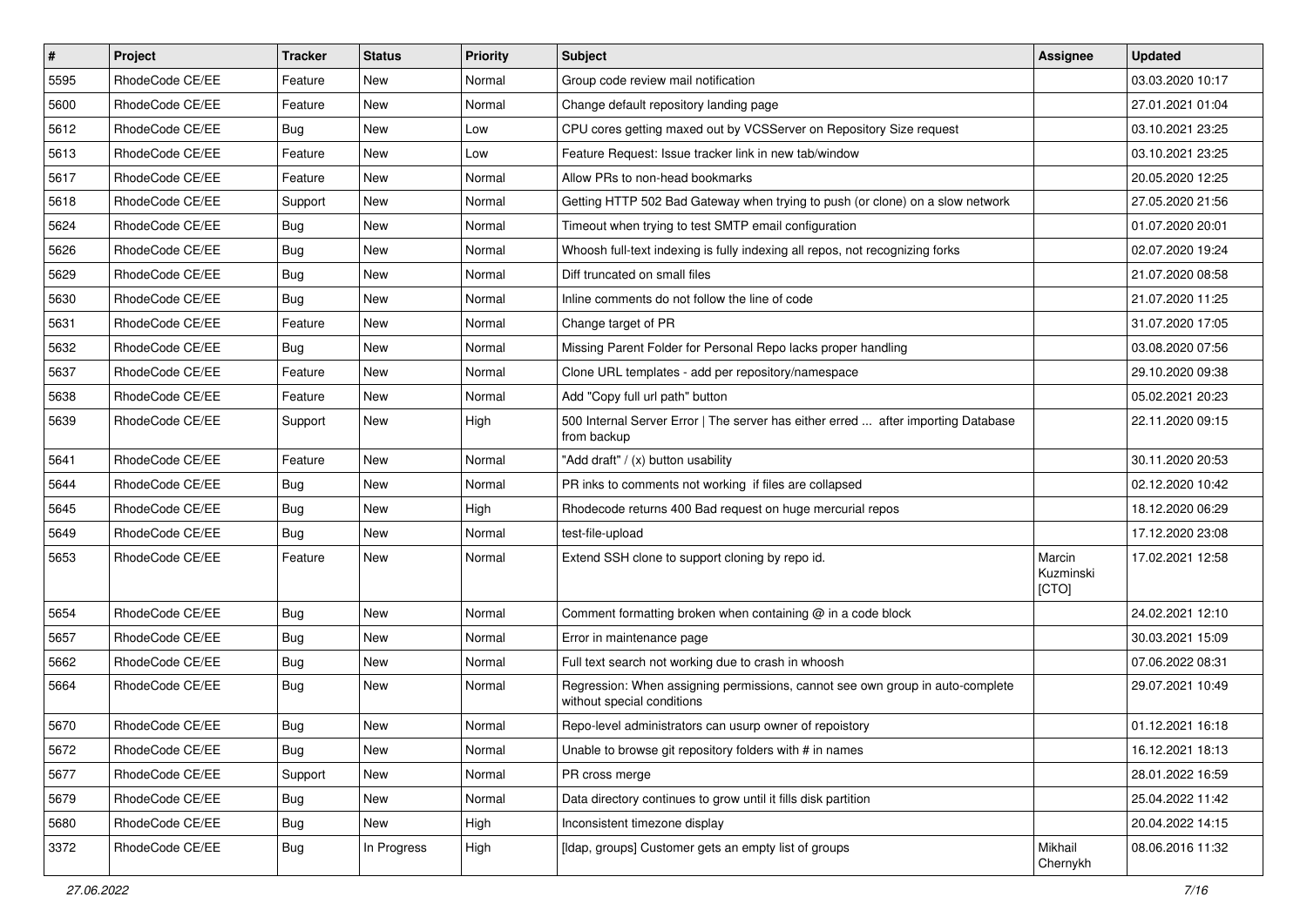| $\vert$ # | Project         | <b>Tracker</b> | <b>Status</b> | Priority | <b>Subject</b>                                                                                | Assignee                            | <b>Updated</b>   |
|-----------|-----------------|----------------|---------------|----------|-----------------------------------------------------------------------------------------------|-------------------------------------|------------------|
| 3504      | RhodeCode CE/EE | Task           | In Progress   | Normal   | [routing] Move static assets under a common prefix                                            |                                     | 19.07.2016 12:27 |
| 3967      | RhodeCode CE/EE | Support        | In Progress   | Normal   | Server 500 error                                                                              |                                     | 11.08.2016 13:39 |
| 4035      | RhodeCode CE/EE | Bug            | In Progress   | Normal   | failed to create whoosh index                                                                 | Marcin<br>Kuzminski<br><b>[CTO]</b> | 06.07.2016 00:04 |
| 4110      | RhodeCode CE/EE | Bug            | In Progress   | Normal   | [ce, ee] repos can be named _admin, _static                                                   | Daniel D                            | 20.07.2016 19:51 |
| 4193      | RhodeCode CE/EE | Feature        | In Progress   | Normal   | Improve Filter Functionality in the Change Log                                                | Marcin<br>Kuzminski<br>[CTO]        | 22.09.2017 10:25 |
| 5316      | RhodeCode CE/EE | Feature        | In Progress   | Normal   | UI should provide checkout URL for a SVN path                                                 |                                     | 06.11.2017 21:59 |
| 5399      | RhodeCode CE/EE | <b>Bug</b>     | In Progress   | High     | Issues with Git LFS integration                                                               |                                     | 07.07.2019 22:21 |
| 1055      | RhodeCode CE/EE | Feature        | Resolved      | Normal   | [pr, vcs] Expose the shadow repository of a pull request                                      | Martin<br><b>Bornhold</b>           | 26.10.2016 10:33 |
| 1131      | RhodeCode CE/EE | Feature        | Resolved      | Normal   | Implement default reviewers for code review                                                   | Daniel D                            | 21.09.2016 18:28 |
| 1404      | RhodeCode CE/EE | Bug            | Resolved      | Normal   | clone of really huge git repo (4gb) causes pyro to explode                                    |                                     | 07.02.2017 14:52 |
| 2264      | RhodeCode CE/EE | Bug            | Resolved      | Normal   | New user password change doesn't actually require a password change.                          |                                     | 12.08.2016 16:01 |
| 2744      | RhodeCode CE/EE | Task           | Resolved      | Normal   | Deprecating Internet Explorer                                                                 |                                     | 06.07.2016 12:04 |
| 2817      | RhodeCode CE/EE | Feature        | Resolved      | Normal   | Make largefiles downloadable from the interface                                               |                                     | 27.03.2017 14:04 |
| 3239      | RhodeCode CE/EE | Task           | Resolved      | Normal   | Catch all route for repo page or repo group page is always executing checks for<br>every page |                                     | 21.04.2016 11:30 |
| 3357      | RhodeCode CE/EE | Bug            | Resolved      | Normal   | switch to sometimes fails to load files metadata                                              |                                     | 30.03.2016 10:56 |
| 3488      | RhodeCode CE/EE | Bug            | Resolved      | Normal   | [frontend, styling] update icon font                                                          | Lisa Quatmann                       | 04.10.2016 13:27 |
| 3549      | RhodeCode CE/EE | Bug            | Resolved      | Normal   | [4.0.0 regression], file source links use last commit id instead of current commit id         | Marcin<br>Kuzminski<br>[CTO]        | 21.04.2016 16:10 |
| 3555      | RhodeCode CE/EE | Bug            | Resolved      | Normal   | Then disabled repo location change the panel should explicitly state that it's disabled       |                                     | 25.04.2016 10:34 |
| 3556      | RhodeCode CE/EE | Task           | Resolved      | Normal   | Disable and rename initial repo scan flag                                                     | Marcin<br>Kuzminski<br>[CTO]        | 22.04.2016 14:33 |
| 3950      | RhodeCode CE/EE | Bug            | Resolved      | Normal   | [ce, ee] trying to merge pr against a deleted branch/bookmark breaks the pr page              | Martin<br><b>Bornhold</b>           | 27.10.2016 16:12 |
| 3971      | RhodeCode CE/EE | Bug            | Resolved      | Normal   | [ce, vcs] Merge requests/Pull requests failing due to rebase problem                          | Johannes<br><b>Bornhold</b>         | 19.07.2016 15:54 |
| 3981      | RhodeCode CE/EE | Feature        | Resolved      | Normal   | Add cloud hosting like Gitlab, GitHub                                                         |                                     | 02.03.2020 09:14 |
| 3999      | RhodeCode CE/EE | Feature        | Resolved      | Normal   | Add `send account information` to user creation page                                          |                                     | 28.06.2016 15:22 |
| 4003      | RhodeCode CE/EE | Task           | Resolved      | Normal   | User personal repository groups improvements                                                  |                                     | 07.11.2016 16:12 |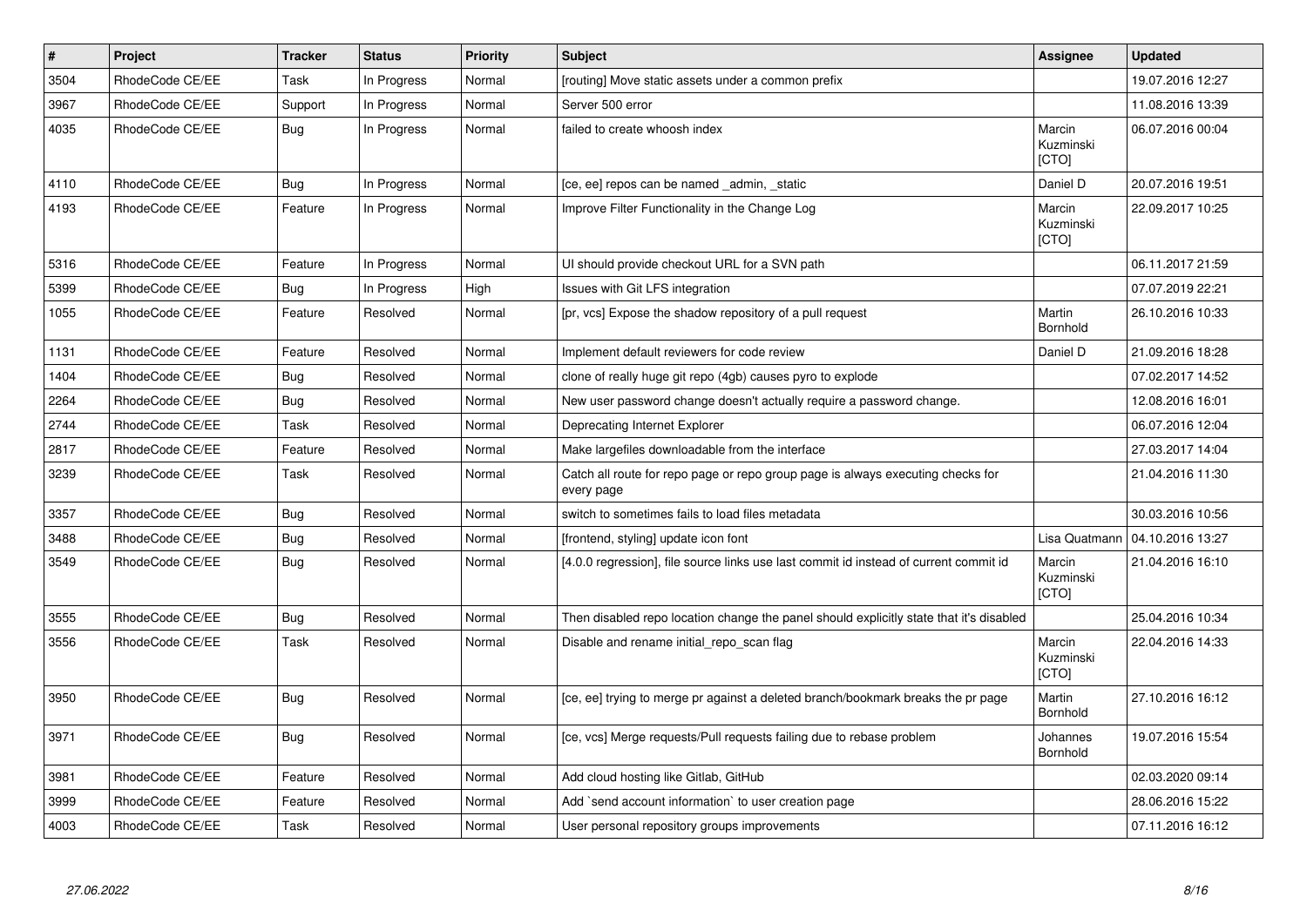| $\#$ | Project         | <b>Tracker</b> | <b>Status</b> | <b>Priority</b> | <b>Subject</b>                                                                                        | Assignee                            | <b>Updated</b>                   |
|------|-----------------|----------------|---------------|-----------------|-------------------------------------------------------------------------------------------------------|-------------------------------------|----------------------------------|
| 4036 | RhodeCode CE/EE | Bug            | Resolved      | Normal          | encrypted clone uri can throw unicodeerror after key change                                           | Marcin<br>Kuzminski<br><b>[CTO]</b> | 27.06.2016 19:38                 |
| 4044 | RhodeCode CE/EE | Feature        | Resolved      | Normal          | <b>Branch permissions</b>                                                                             |                                     | 30.08.2018 09:48                 |
| 4065 | RhodeCode CE/EE | Bug            | Resolved      | Normal          | [ux, login] 404 on login after comment attempt                                                        | Marcin<br>Kuzminski<br>[CTO]        | 04.07.2016 00:40                 |
| 4081 | RhodeCode CE/EE | Support        | Resolved      | Normal          | Receiving server 500 error when trying to clone repo from windows client using<br>eclipse             |                                     | 12.07.2016 14:30                 |
| 4089 | RhodeCode CE/EE | Bug            | Resolved      | Normal          | svn repository does not exist                                                                         |                                     | 12.06.2018 12:29                 |
| 4090 | RhodeCode CE/EE | <b>Bug</b>     | Resolved      | Normal          | test ticket                                                                                           |                                     | 09.03.2021 20:39                 |
| 4091 | RhodeCode CE/EE | Bug            | Resolved      | Normal          | [ce, ee] Redmine integration blocks for 30 seconds if redmine server not available                    | Daniel D                            | 15.07.2016 12:26                 |
| 4108 | RhodeCode CE/EE | Task           | Resolved      | Normal          | Release 4.2.2                                                                                         |                                     | 14.10.2016 13:08                 |
| 4121 | RhodeCode CE/EE | Bug            | Resolved      | Normal          | [ce, ee] server announcement has extra margin                                                         | Lisa Quatmann                       | 26.09.2016 14:00                 |
| 4140 | RhodeCode CE/EE | Task           | Resolved      | Normal          | Check middleware chain status, and Verify that special middleware is catching<br>exceptions correctly |                                     | 23.08.2016 12:13                 |
| 4151 | RhodeCode CE/EE | Task           | Resolved      | Normal          | [packaging] Subversion to current 1.9.X                                                               |                                     | 09.09.2016 10:18                 |
| 4153 | RhodeCode CE/EE | Task           | Resolved      | Normal          | Optimize readme fetching by changing the system of readme detection                                   | Johannes<br>Bornhold                | 09.09.2016 10:17                 |
| 4155 | RhodeCode CE/EE | Bug            | Resolved      | Low             | Date of Last Change is not displayed correctly                                                        | Marcin<br>Kuzminski<br>[CTO]        | 21.01.2020 02:20                 |
| 4166 | RhodeCode CE/EE | Bug            | Resolved      | Urgent          | [ce] Rhodecode crashing after MySQL error                                                             |                                     | 23.08.2016 23:35                 |
| 4169 | RhodeCode CE/EE | Task           | Resolved      | Normal          | re-architecture celery support                                                                        |                                     | 17.11.2017 19:21                 |
| 4173 | RhodeCode CE/EE | Bug            | Resolved      | Urgent          | [ce, ee] mysql recycle pool timeout not working                                                       | Daniel D                            | 16.08.2016 22:02                 |
| 4175 | RhodeCode CE/EE | Feature        | Resolved      | Normal          | [ce, ee] repo group integrations                                                                      | Daniel D                            | 16.08.2016 20:00                 |
| 4178 | RhodeCode CE/EE | Bug            | Resolved      | Normal          | RhodeCode EE OVA VM wont run on a ESX 6.0 host                                                        | Marcin<br>Kuzminski<br>[CTO]        | 15.09.2016 13:25                 |
| 4180 | RhodeCode CE/EE | Task           | Resolved      | Normal          | integrations: possible limit the updates sent                                                         | Daniel D                            | 22.08.2016 12:22                 |
| 4181 | RhodeCode CE/EE | Task           | Resolved      | Normal          | Integrations: allow root repos only integrations                                                      | Daniel D                            | 31.08.2016 17:44                 |
| 4183 | RhodeCode CE/EE | Feature        | Resolved      | Normal          | Different roles for PR reviewers                                                                      | Daniel D                            | 12.10.2020 23:13                 |
| 4184 | RhodeCode CE/EE | Bug            | Resolved      | High            | fix content INT overflow bug                                                                          | Marcin<br>Kuzminski<br>[CTO]        | 23.08.2016 10:31                 |
| 4192 | RhodeCode CE/EE | Feature        | Resolved      | Normal          | [ce, ee] slack/hipchat integrations group commits by branch pushed                                    |                                     | 09.09.2016 19:01                 |
| 4194 | RhodeCode CE/EE | Task           | Resolved      | Normal          | move svn http backend out of labs into a real VCS settings                                            |                                     | Lisa Quatmann   14.09.2016 23:16 |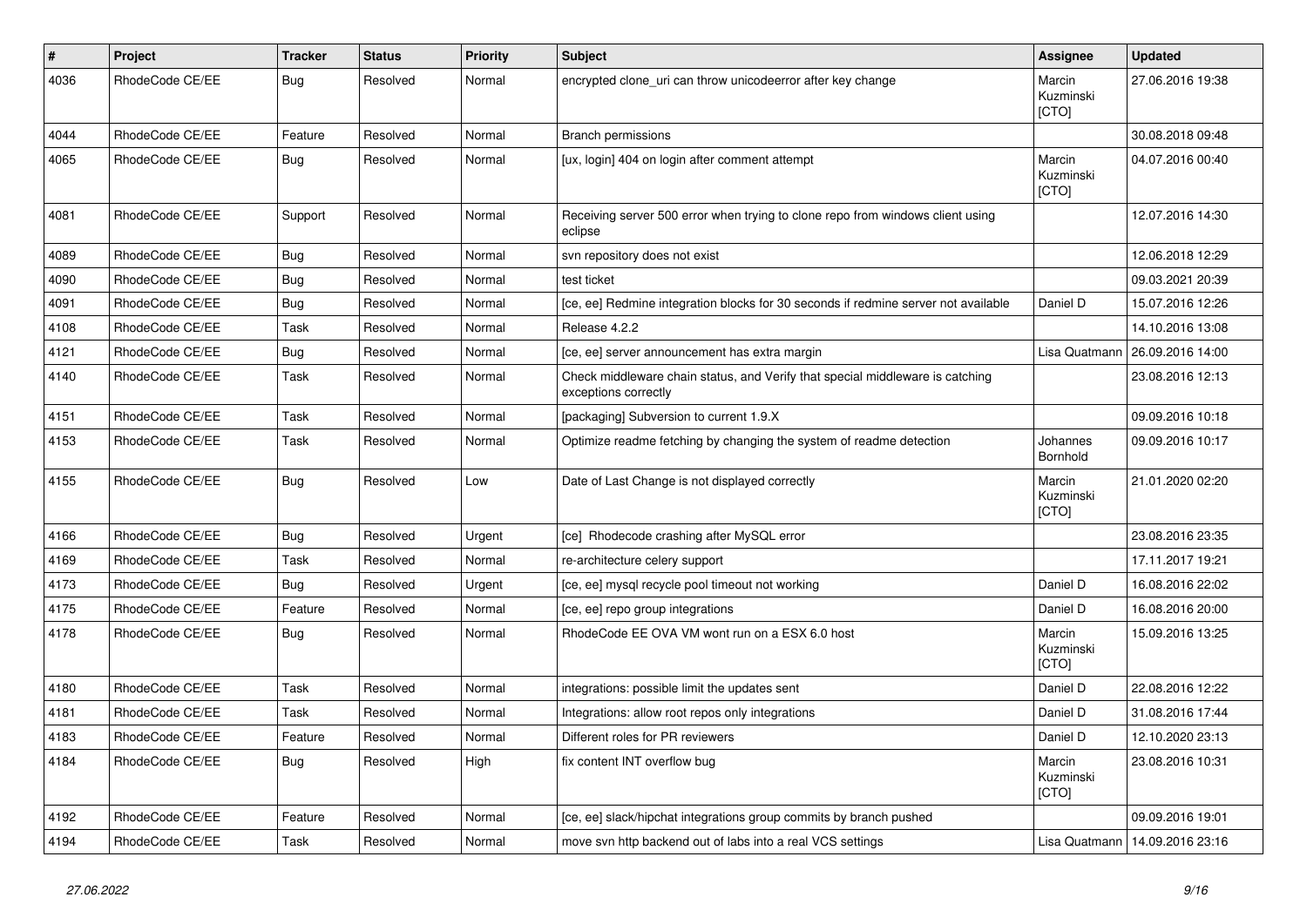| $\sharp$ | Project         | <b>Tracker</b> | <b>Status</b> | <b>Priority</b> | Subject                                                                                              | Assignee                     | <b>Updated</b>   |
|----------|-----------------|----------------|---------------|-----------------|------------------------------------------------------------------------------------------------------|------------------------------|------------------|
| 4199     | RhodeCode CE/EE | Bug            | Resolved      | High            | investigate: ongoing SSL problems when switching to 4.X from 3.X                                     | Johannes<br>Bornhold         | 15.09.2016 13:14 |
| 4202     | RhodeCode CE/EE | Task           | Resolved      | Normal          | Polish the 503.html page                                                                             | Daniel D                     | 30.08.2016 23:54 |
| 4203     | RhodeCode CE/EE | Task           | Resolved      | Normal          | Get rid of svn.proxy.parent_path_root, and replace it with reading storage location<br>from Database | Martin<br>Bornhold           | 22.09.2016 14:31 |
| 4206     | RhodeCode CE/EE | Bug            | Resolved      | High            | Error creating SVN groups                                                                            |                              | 15.09.2016 13:24 |
| 4207     | RhodeCode CE/EE | Feature        | Resolved      | Normal          | Support for obsolescence markers in changelog UI                                                     |                              | 19.05.2017 16:14 |
| 4211     | RhodeCode CE/EE | Feature        | Resolved      | Normal          | [ce, ee] increase webhook flexibility                                                                | Marcin<br>Kuzminski<br>[CTO] | 20.06.2022 10:55 |
| 4219     | RhodeCode CE/EE | Feature        | Resolved      | Normal          | [ce, ee] Add mandatory reviewers for pull requests                                                   | Marcin<br>Kuzminski<br>[CTO] | 20.06.2017 15:23 |
| 4223     | RhodeCode CE/EE | Bug            | Resolved      | High            | [git, tags] annotated tags not appearing in UI                                                       | Daniel D                     | 12.09.2016 06:12 |
| 4224     | RhodeCode CE/EE | Bug            | Resolved      | Normal          | [docs] update docs re: removing old instances when switching editions                                | Lisa Quatmann                | 11.10.2016 15:36 |
| 4225     | RhodeCode CE/EE | Feature        | Resolved      | Normal          | [ce, ee] repo group integrations cascade to child repo groups                                        | Daniel D                     | 14.09.2016 11:12 |
| 4227     | RhodeCode CE/EE | Support        | Resolved      | Normal          | VBScript files detected as text/plain - no syntax highlighting                                       |                              | 14.09.2016 22:38 |
| 4233     | RhodeCode CE/EE | Bug            | Resolved      | High            | slack, git push problem                                                                              | Daniel D                     | 26.09.2016 11:56 |
| 4235     | RhodeCode CE/EE | Task           | Resolved      | High            | Support GIT LFS server                                                                               |                              | 23.03.2017 17:24 |
| 4237     | RhodeCode CE/EE | Task           | Resolved      | Normal          | Enable HTTP support                                                                                  | Martin<br>Bornhold           | 12.10.2016 11:51 |
| 4238     | RhodeCode CE/EE | Task           | Resolved      | Normal          | default reviewers updates                                                                            | Daniel D                     | 06.10.2016 14:26 |
| 4243     | RhodeCode CE/EE | Support        | Resolved      | High            | Gist visibility update?                                                                              | Martin<br>Bornhold           | 27.09.2016 06:40 |
| 4244     | RhodeCode CE/EE | Support        | Resolved      | Normal          | mod_dav_svn template error when using auth_realm with spaces in it                                   | Martin<br>Bornhold           | 28.09.2016 12:07 |
| 4245     | RhodeCode CE/EE | Task           | Resolved      | Normal          | Convert control command to use http mode by default                                                  | Marcin<br>Kuzminski<br>[CTO] | 14.10.2016 16:13 |
| 4247     | RhodeCode CE/EE | Bug            | Resolved      | Normal          | [vcs] Using current time as timestamp during archive creating leads to changing<br>hashes            | Martin<br>Bornhold           | 28.09.2016 12:07 |
| 4250     | RhodeCode CE/EE | Bug            | Resolved      | Normal          | Adding a reviewer into existing PR doesn't set a reason.                                             | Marcin<br>Kuzminski<br>[CTO] | 07.10.2016 20:05 |
| 4254     | RhodeCode CE/EE | Bug            | Resolved      | Normal          | [frontend] 500 Internal Server Error with i18n-ed pages                                              | Lisa Quatmann                | 30.09.2016 14:38 |
| 4259     | RhodeCode CE/EE | Task           | Resolved      | Low             | Events, create post-create-user event                                                                | Daniel D                     | 30.01.2017 20:11 |
| 4266     | RhodeCode CE/EE | Bug            | Resolved      | Normal          | Error 500 on integrations page after setting up Webhook                                              |                              | 17.10.2016 15:35 |
| 4267     | RhodeCode CE/EE | Feature        | Resolved      | Normal          | [ce, ee] jira tracker integration wildcard project key support                                       | Daniel D                     | 10.10.2016 20:13 |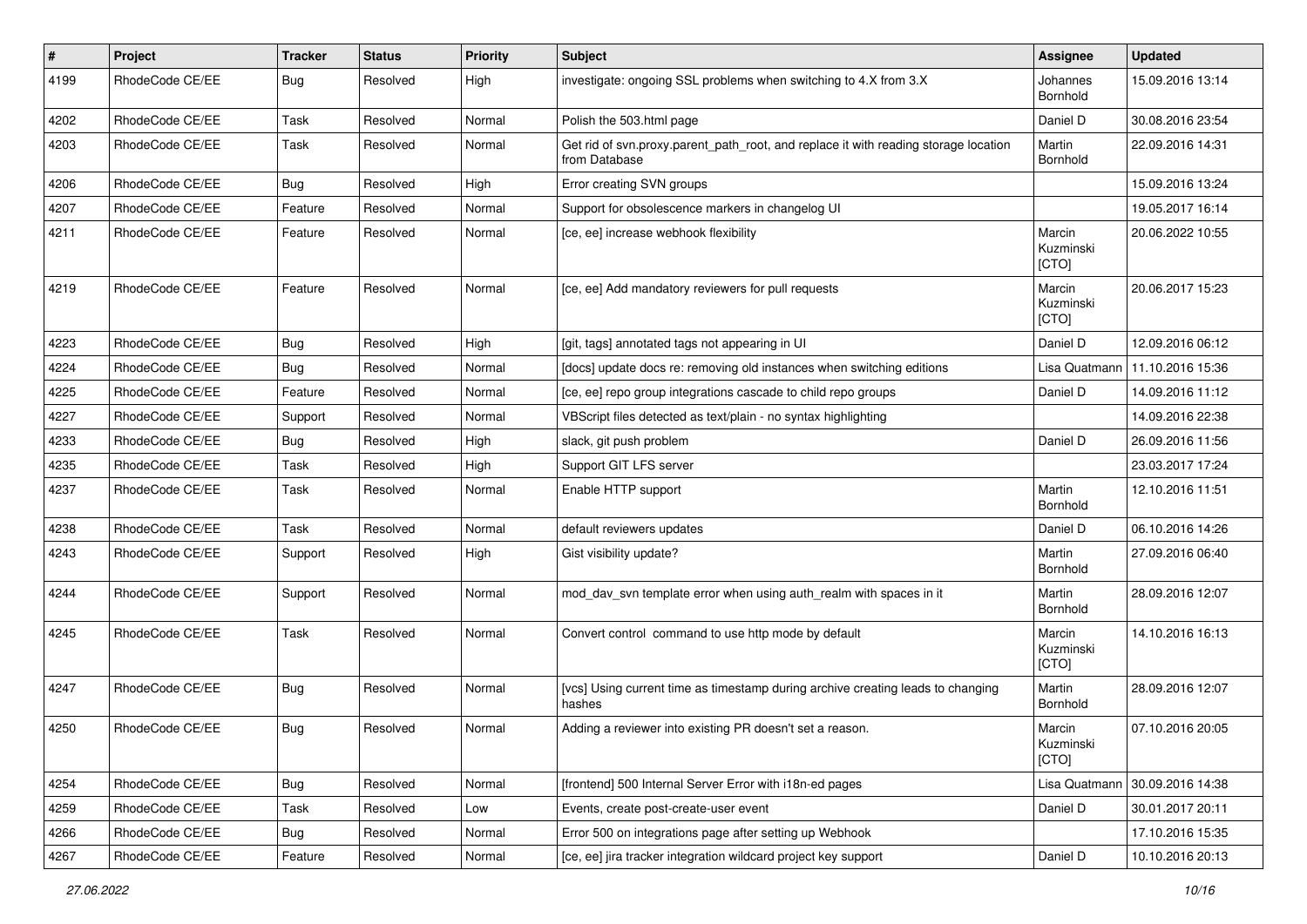| $\vert$ # | Project         | <b>Tracker</b> | <b>Status</b> | <b>Priority</b> | Subject                                                                                                              | <b>Assignee</b>              | <b>Updated</b>   |
|-----------|-----------------|----------------|---------------|-----------------|----------------------------------------------------------------------------------------------------------------------|------------------------------|------------------|
| 4268      | RhodeCode CE/EE | Bug            | Resolved      | High            | [ee] default reviewers from changed lines is returning wrong values                                                  | Daniel D                     | 06.10.2016 14:35 |
| 4269      | RhodeCode CE/EE | Support        | Resolved      | Normal          | Allow flash messages to be permanently surpressed                                                                    | <b>Marcin Lulek</b>          | 14.10.2016 12:46 |
| 4271      | RhodeCode CE/EE | Bug            | Resolved      | Normal          | Browsing new repository groups via SVN issue                                                                         | Martin<br>Bornhold           | 19.10.2016 11:11 |
| 4273      | RhodeCode CE/EE | <b>Bug</b>     | Resolved      | Urgent          | GIT executable not seen by vcsserver                                                                                 | Martin<br>Bornhold           | 13.10.2016 15:45 |
| 4274      | RhodeCode CE/EE | Bug            | Resolved      | Normal          | 500 error when push big objects                                                                                      |                              | 13.02.2017 19:53 |
| 4276      | RhodeCode CE/EE | <b>Bug</b>     | Resolved      | Normal          | System info page uses mercurial/git versions from RhodeCode instead of VCSServer                                     | Marcin<br>Kuzminski<br>[CTO] | 14.11.2016 21:19 |
| 4277      | RhodeCode CE/EE | Bug            | Resolved      | Normal          | [frontend] System info page does not work correctly in safari.                                                       | Martin<br>Bornhold           | 04.11.2016 12:08 |
| 4278      | RhodeCode CE/EE | <b>Bug</b>     | Resolved      | Normal          | [admin] Clicking the save button in admin -> settings -> issue tracker leads to<br>exception if no patterns entered. | Daniel D                     | 18.10.2016 13:38 |
| 4279      | RhodeCode CE/EE | Bug            | Resolved      | Normal          | re-captcha validation is broken                                                                                      | Martin<br>Bornhold           | 26.10.2016 22:27 |
| 4281      | RhodeCode CE/EE | Task           | Resolved      | Normal          | Fix docs on To `increase database performance`                                                                       | Marcin<br>Kuzminski<br>[CTO] | 18.10.2016 16:39 |
| 4282      | RhodeCode CE/EE | Task           | Resolved      | Normal          | Add inode limit together with disk usage                                                                             | Marcin<br>Kuzminski<br>[CTO] | 19.10.2016 12:18 |
| 4283      | RhodeCode CE/EE | Task           | Resolved      | Normal          | bump whoosh to 2.7.4 release                                                                                         |                              | 13.12.2016 21:08 |
| 4288      | RhodeCode CE/EE | Task           | Resolved      | Normal          | [ce, ee] unify controllers that use diffs                                                                            | Daniel D                     | 02.08.2017 11:41 |
| 4296      | RhodeCode CE/EE | <b>Bug</b>     | Resolved      | Normal          | [ee] Can not create pull requests with reviewers.                                                                    | Daniel D                     | 07.11.2016 21:17 |
| 4297      | RhodeCode CE/EE | Task           | Resolved      | Normal          | redo the my-pull-requests page to use the datagrid                                                                   | Marcin<br>Kuzminski<br>[CTO] | 01.11.2016 09:31 |
| 4304      | RhodeCode CE/EE | Bug            | Resolved      | High            | Search: Internal Server Error                                                                                        |                              | 26.11.2016 16:26 |
| 4305      | RhodeCode CE/EE | Task           | Resolved      | Normal          | Meta-tagging could be excluded from limit                                                                            |                              | 09.11.2016 19:27 |
| 4306      | RhodeCode CE/EE | <b>Bug</b>     | Resolved      | Normal          | Issue to push file with character # on a SVN                                                                         |                              | 03.04.2017 16:44 |
| 4311      | RhodeCode CE/EE | Task           | Resolved      | Normal          | Diffs feedback                                                                                                       | Daniel D                     | 26.11.2016 14:10 |
| 4666      | RhodeCode CE/EE | Task           | Resolved      | Normal          | Bump git and mercurial to latest versions                                                                            |                              | 02.12.2016 19:01 |
| 4670      | RhodeCode CE/EE | Task           | Resolved      | Normal          | Release 4.5.1                                                                                                        | Marcin<br>Kuzminski<br>[CTO] | 06.12.2016 21:13 |
| 4675      | RhodeCode CE/EE | Bug            | Resolved      | Normal          | Disk free inodes are displayed incorrectly                                                                           |                              | 13.12.2016 22:41 |
| 4676      | RhodeCode CE/EE | <b>Bug</b>     | Resolved      | Normal          | Some admin passwords can make installation fail                                                                      |                              | 16.12.2016 16:16 |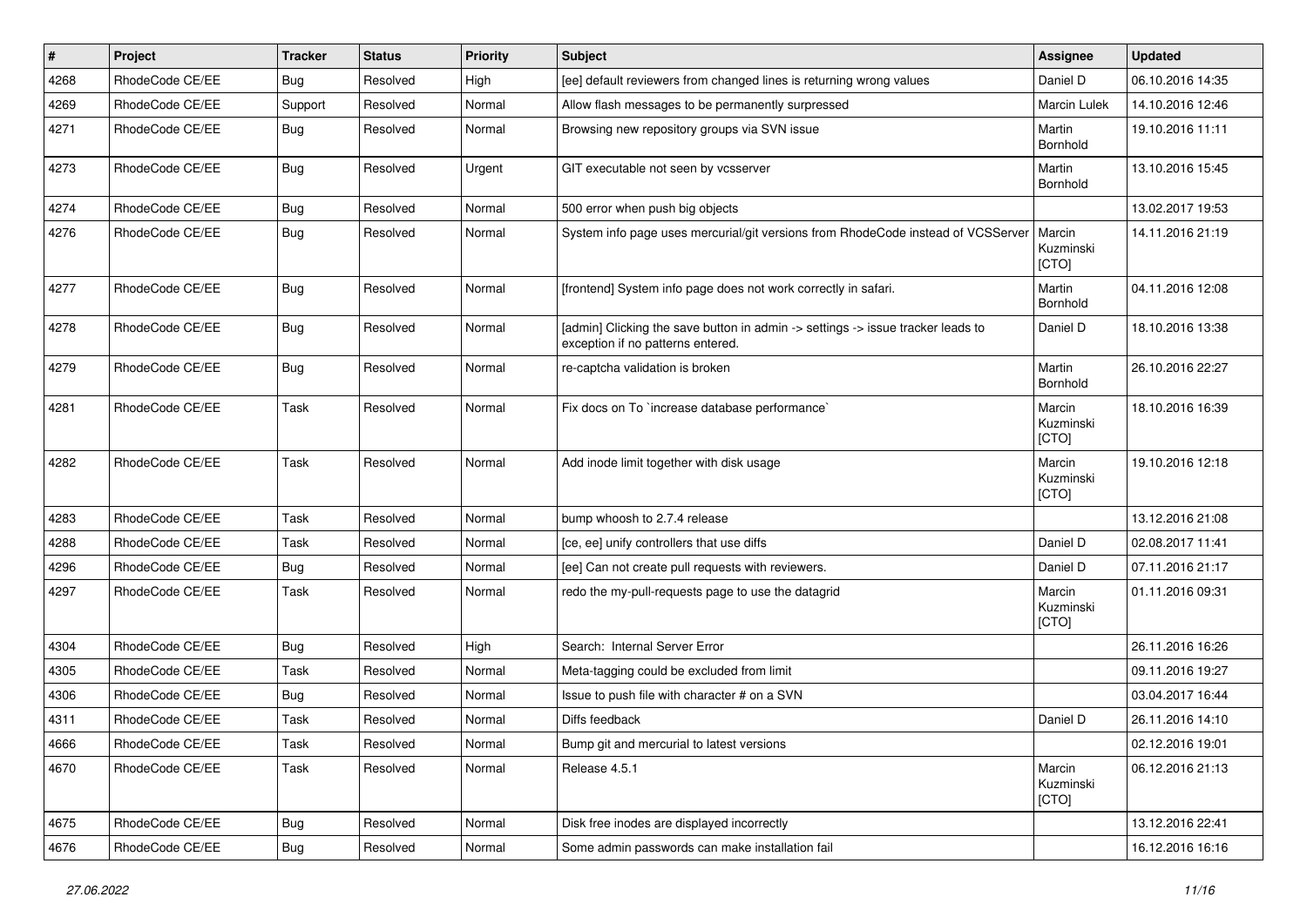| $\vert$ # | Project         | <b>Tracker</b> | <b>Status</b> | <b>Priority</b> | <b>Subject</b>                                                                                     | Assignee                     | <b>Updated</b>   |
|-----------|-----------------|----------------|---------------|-----------------|----------------------------------------------------------------------------------------------------|------------------------------|------------------|
| 4677      | RhodeCode CE/EE | Support        | Resolved      | High            | API get repo refs not working?                                                                     |                              | 19.12.2016 11:46 |
| 4678      | RhodeCode CE/EE | Task           | Resolved      | Normal          | Release 4.5.2                                                                                      |                              | 19.12.2016 17:32 |
| 5150      | RhodeCode CE/EE | Task           | Resolved      | Normal          | Password reset promts in my account should be hidden in accounts that are not of<br>type rhodecode | Marcin<br>Kuzminski<br>[CTO] | 02.01.2017 16:34 |
| 5164      | RhodeCode CE/EE | Bug            | Resolved      | Normal          | non-web calls are leaking session objects                                                          |                              | 13.01.2017 01:30 |
| 5184      | RhodeCode CE/EE | Task           | Resolved      | Normal          | bump pyramid to 1.7.X                                                                              |                              | 06.02.2017 21:50 |
| 5187      | RhodeCode CE/EE | Feature        | Resolved      | Normal          | changelog dynamic loading of commits                                                               |                              | 12.06.2018 12:31 |
| 5198      | RhodeCode CE/EE | Task           | Resolved      | Normal          | remove pyro4 from enterprise                                                                       |                              | 07.02.2017 19:28 |
| 5201      | RhodeCode CE/EE | Task           | Resolved      | Normal          | API: implement describe-methods                                                                    |                              | 13.02.2017 15:57 |
| 5202      | RhodeCode CE/EE | Task           | Resolved      | Normal          | run git gc and git repack on GIT repos when we have a scheduler via celery in<br>pyramid           |                              | 04.12.2017 20:49 |
| 5203      | RhodeCode CE/EE | Task           | Resolved      | Normal          | optimise large repos speed                                                                         |                              | 08.09.2017 16:10 |
| 5207      | RhodeCode CE/EE | Task           | Resolved      | Low             | Release 4.6.1                                                                                      |                              | 13.02.2017 18:04 |
| 5210      | RhodeCode CE/EE | Bug            | Resolved      | Normal          | webook problems                                                                                    |                              | 13.02.2017 19:43 |
| 5213      | RhodeCode CE/EE | Bug            | Resolved      | Normal          | Fixing Apache Proxy timeout issues                                                                 |                              | 14.02.2017 09:44 |
| 5221      | RhodeCode CE/EE | Task           | Resolved      | Normal          | Missing comment type in emails                                                                     |                              | 19.02.2017 21:46 |
| 5225      | RhodeCode CE/EE | Task           | Resolved      | Normal          | add tag of author/contribitor to comments                                                          |                              | 11.05.2017 11:10 |
| 5229      | RhodeCode CE/EE | Task           | Resolved      | Normal          | add support for https://clipboardjs.com/                                                           |                              | 21.01.2020 02:19 |
| 5235      | RhodeCode CE/EE | Task           | Resolved      | Normal          | relative image support                                                                             |                              | 10.03.2017 23:37 |
| 5259      | RhodeCode CE/EE | Bug            | Resolved      | Normal          | user-journal storage changes                                                                       |                              | 12.04.2017 00:04 |
| 5265      | RhodeCode CE/EE | Task           | Resolved      | Normal          | Enable phases support                                                                              |                              | 11.05.2017 11:10 |
| 5266      | RhodeCode CE/EE | Bug            | Resolved      | Normal          | Validate if changes in target branches get's propagated on Pull request updates                    |                              | 05.04.2017 18:10 |
| 5272      | RhodeCode CE/EE | Feature        | Resolved      | Normal          | Pull Request checklist                                                                             |                              | 21.01.2020 02:09 |
| 5277      | RhodeCode CE/EE | Bug            | Resolved      | Normal          | table id=user_list_table - Ajax error                                                              |                              | 13.04.2017 01:04 |
| 5297      | RhodeCode CE/EE | <b>Bug</b>     | Resolved      | Normal          | Locale fails on a SuSE system                                                                      |                              | 31.10.2018 08:36 |
| 5304      | RhodeCode CE/EE | Bug            | Resolved      | Normal          | Email template not correct                                                                         |                              | 31.10.2018 08:36 |
| 5321      | RhodeCode CE/EE | Feature        | Resolved      | Normal          | Audit logs                                                                                         |                              | 21.06.2017 12:49 |
| 5326      | RhodeCode CE/EE | Task           | Resolved      | Normal          | Public usergroup profile                                                                           | Bartłomiej<br>Wołyńczyk      | 22.02.2018 15:44 |
| 5337      | RhodeCode CE/EE | Bug            | Resolved      | Normal          | Possible memory leak after few Git Pull Requests                                                   |                              | 08.08.2017 13:08 |
| 5343      | RhodeCode CE/EE | Task           | Resolved      | Normal          | SSH key management and SSH support                                                                 |                              | 18.08.2017 23:50 |
| 5368      | RhodeCode CE/EE | Feature        | Resolved      | Normal          | Mercurial: Close branch before merging it                                                          | Mathieu Cantin               | 21.01.2020 02:11 |
| 5375      | RhodeCode CE/EE | Support        | Resolved      | Normal          | How do I configure "Go to" to just search repository names?                                        |                              | 16.08.2017 18:00 |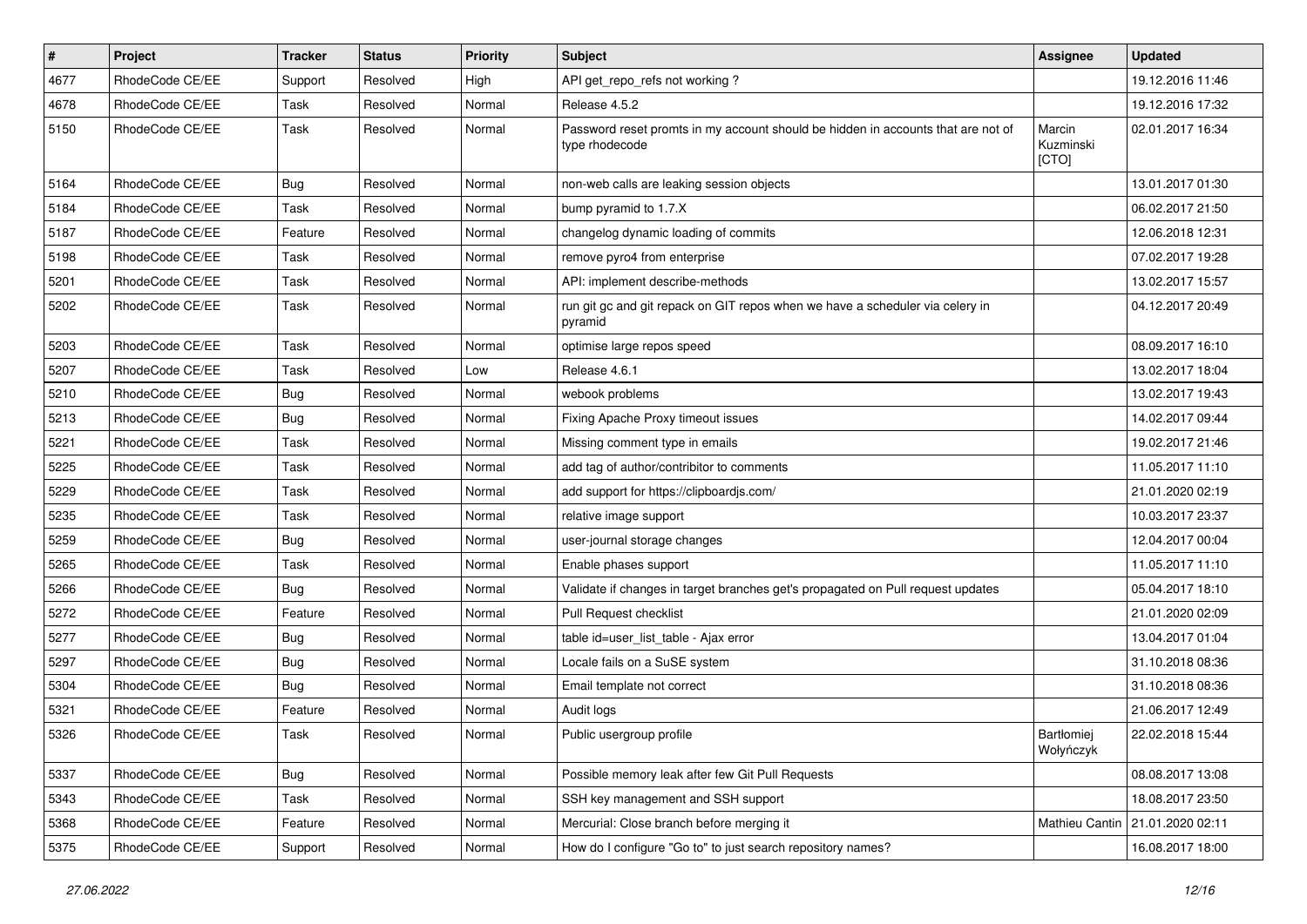| $\pmb{\#}$ | Project         | <b>Tracker</b> | <b>Status</b> | Priority  | <b>Subject</b>                                                                          | <b>Assignee</b>              | <b>Updated</b>   |
|------------|-----------------|----------------|---------------|-----------|-----------------------------------------------------------------------------------------|------------------------------|------------------|
| 5376       | RhodeCode CE/EE | Bug            | Resolved      | Normal    | error: pretxnchangegroup.acl hook failed: acl: user "" denied on branch "default"       |                              | 16.08.2017 19:45 |
| 5379       | RhodeCode CE/EE | Bug            | Resolved      | Normal    | Journal RSS feed errors                                                                 |                              | 01.09.2017 16:40 |
| 5380       | RhodeCode CE/EE | Bug            | Resolved      | Normal    | repo commits pageintion error                                                           |                              | 06.09.2017 19:16 |
| 5381       | RhodeCode CE/EE | Bug            | Resolved      | Normal    | Email integration changeset links invalid                                               |                              | 06.09.2017 12:29 |
| 5386       | RhodeCode CE/EE | Task           | Resolved      | Normal    | Increase security for Email Change                                                      | Marcin<br>Kuzminski<br>[CTO] | 17.02.2018 17:29 |
| 5391       | RhodeCode CE/EE | Task           | Resolved      | High      | Secure Email change                                                                     |                              | 17.04.2018 21:50 |
| 5395       | RhodeCode CE/EE | Support        | Resolved      | Normal    | Svn protocols and performance                                                           |                              | 04.04.2019 18:08 |
| 5396       | RhodeCode CE/EE | Feature        | Resolved      | Normal    | Merge state with shadow repo should be created during pull request                      |                              | 12.10.2017 21:57 |
| 5412       | RhodeCode CE/EE | Bug            | Resolved      | Normal    | Webhook for "pullrequest commented" event returns incomplete data                       |                              | 27.02.2018 18:00 |
| 5433       | RhodeCode CE/EE | Bug            | Resolved      | High      | RhodeCode Community 4.11 doesn't handle HG largefiles extension                         |                              | 01.02.2018 20:08 |
| 5434       | RhodeCode CE/EE | Bug            | Resolved      | Immediate | Locale problem                                                                          |                              | 01.10.2021 09:51 |
| 5436       | RhodeCode CE/EE | Bug            | Resolved      | High      | Unable To Open Pull Request in 4.11.2                                                   |                              | 14.02.2018 11:14 |
| 5442       | RhodeCode CE/EE | Feature        | Resolved      | Low       | Preview of Jupyter notebooks                                                            | Marcin<br>Kuzminski<br>[CTO] | 16.01.2019 16:33 |
| 5444       | RhodeCode CE/EE | Bug            | Resolved      | Normal    | Error while creating a pull request on a Mercurial repository                           |                              | 17.04.2018 22:29 |
| 5457       | RhodeCode CE/EE | Bug            | Resolved      | Normal    | Internal server error on full-text search settings page with Elasticsearch              |                              | 16.04.2018 09:08 |
| 5461       | RhodeCode CE/EE | Bug            | Resolved      | Normal    | Changes to user group permissions via API are not audit logged                          |                              | 30.08.2018 09:47 |
| 5469       | RhodeCode CE/EE | Feature        | Resolved      | Normal    | elastisearch > 2.x not supported ?                                                      |                              | 21.01.2020 02:19 |
| 5482       | RhodeCode CE/EE | Bug            | Resolved      | Normal    | Changing a repo's 'Remote pull uri' in its Settings fails with 'No repo type specified' |                              | 31.10.2018 08:37 |
| 5489       | RhodeCode CE/EE | Bug            | Resolved      | High      | grant_user_permission_to_repo_group API call fails to set permissions on child<br>repos |                              | 11.07.2018 09:57 |
| 5490       | RhodeCode CE/EE | Bug            | Resolved      | Normal    | Changes to repo group permissions via API are not audit logged                          |                              | 28.02.2019 13:52 |
| 5502       | RhodeCode CE/EE | Bug            | Resolved      | High      | 500 error when using multiple custom branch permissions                                 |                              | 07.12.2018 09:49 |
| 5505       | RhodeCode CE/EE | <b>Bug</b>     | Resolved      | Normal    | Notification emails from RhodeCode is garbled in Outlook 2016 web client                |                              | 07.12.2018 09:49 |
| 5507       | RhodeCode CE/EE | <b>Bug</b>     | Resolved      | Normal    | Markdown rendering needs improvement                                                    |                              | 15.08.2019 15:40 |
| 5513       | RhodeCode CE/EE | Bug            | Resolved      | High      | Gist: GitHub flavoured markdown gist creation fails                                     |                              | 07.07.2019 22:21 |
| 5515       | RhodeCode CE/EE | Bug            | Resolved      | Normal    | PR default reviewer is incorrect                                                        |                              | 28.02.2019 13:52 |
| 5516       | RhodeCode CE/EE | Support        | Resolved      | High      | Cannot log into RhodeCode                                                               | Thierry<br>Wynsdau           | 28.05.2020 20:28 |
| 5517       | RhodeCode CE/EE | Bug            | Resolved      | Urgent    | Problem with upgrading to Community-4.15                                                |                              | 11.12.2018 06:32 |
| 5518       | RhodeCode CE/EE | Bug            | Resolved      | Normal    | Zero-sized files in /rhodecode/config/rcextensions/examples                             |                              | 21.01.2020 02:18 |
| 5520       | RhodeCode CE/EE | Feature        | Resolved      | Normal    | Show the head commits shas when the merge is prevented due to multiple heads            |                              | 28.02.2019 13:52 |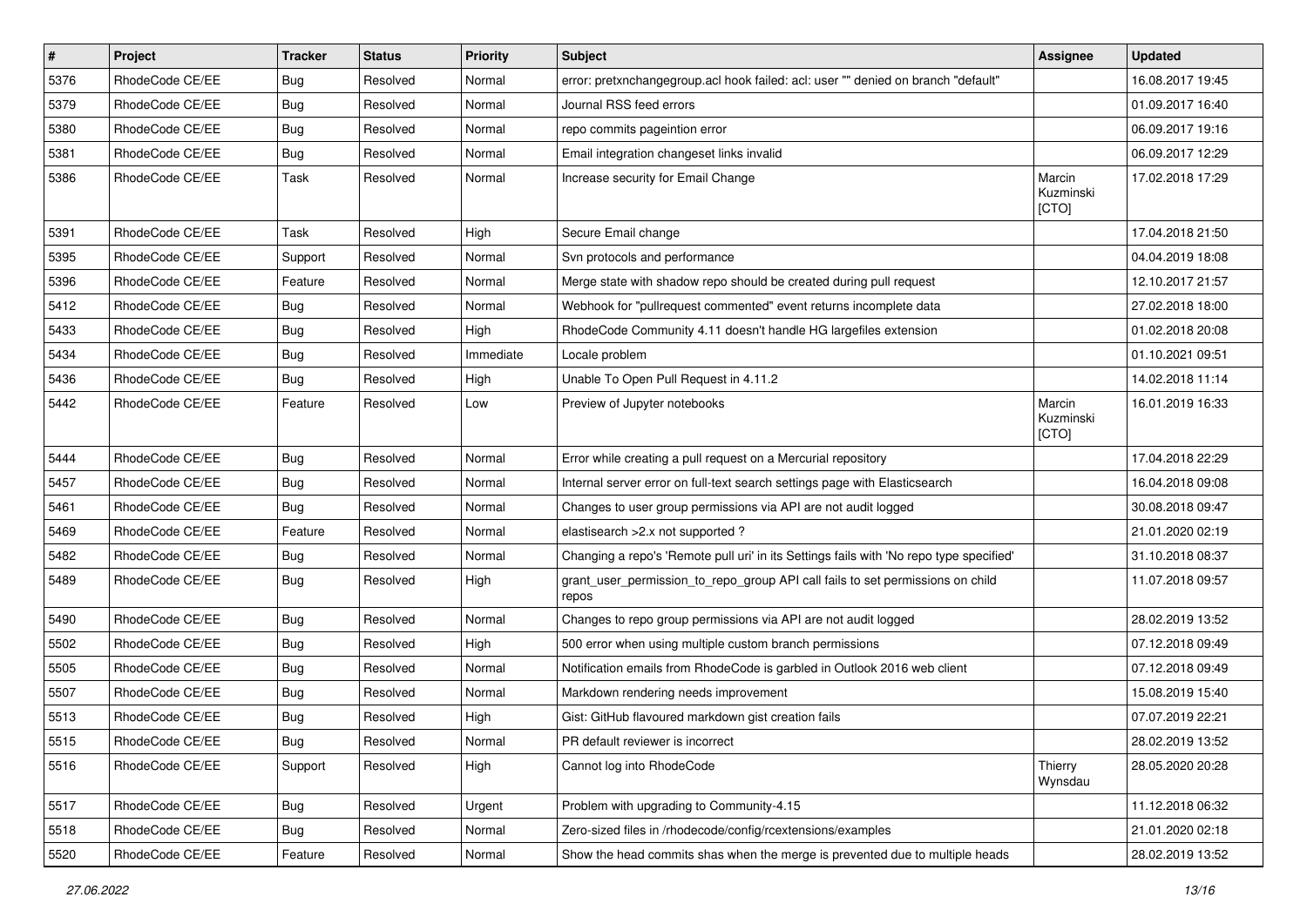| $\pmb{\#}$ | <b>Project</b>  | <b>Tracker</b> | <b>Status</b> | <b>Priority</b> | <b>Subject</b>                                                                                                                    | <b>Assignee</b>    | <b>Updated</b>   |
|------------|-----------------|----------------|---------------|-----------------|-----------------------------------------------------------------------------------------------------------------------------------|--------------------|------------------|
| 5521       | RhodeCode CE/EE | Bug            | Resolved      | Normal          | Proxing SVN http requests does not work when using prefix for rhodecode.                                                          |                    | 28.02.2019 13:52 |
| 5522       | RhodeCode CE/EE | Bug            | Resolved      | Low             | vcsserver fails when url contains extra "/"                                                                                       |                    | 28.02.2019 13:52 |
| 5523       | RhodeCode CE/EE | Bug            | Resolved      | High            | user from AD is asked to change his password when logs in.                                                                        | Thierry<br>Wynsdau | 28.05.2020 20:28 |
| 5528       | RhodeCode CE/EE | Bug            | Resolved      | High            | Empty Unicode file causes the PR to return HTTP 500                                                                               |                    | 28.02.2019 13:52 |
| 5530       | RhodeCode CE/EE | Bug            | Resolved      | Normal          | Email integration has incorrect url                                                                                               |                    | 09.02.2019 10:33 |
| 5536       | RhodeCode CE/EE | Feature        | Resolved      | Low             | Ability to disable server-side SSH key generation                                                                                 |                    | 28.02.2019 13:52 |
| 5537       | RhodeCode CE/EE | Task           | Resolved      | Normal          | Add owner to create pull request API                                                                                              |                    | 28.02.2019 13:52 |
| 5544       | RhodeCode CE/EE | Support        | Resolved      | Normal          | Use of authentication token with LDAP account results in account lockout when max<br>bad password attempts are configured in LDAP |                    | 27.02.2019 10:09 |
| 5546       | RhodeCode CE/EE | Support        | Resolved      | Normal          | experiments with mercurial 4.9                                                                                                    |                    | 26.03.2019 09:23 |
| 5554       | RhodeCode CE/EE | Support        | Resolved      | Normal          | How to increase number of commits shown in pagination on dashboard and<br>changelog                                               |                    | 21.01.2020 02:08 |
| 5555       | RhodeCode CE/EE | Bug            | Resolved      | Normal          | Making Repository Public does not update the Default User Permissions                                                             |                    | 28.05.2020 20:26 |
| 5557       | RhodeCode CE/EE | Bug            | Resolved      | Normal          | Consider removing slashes from the RSS feed names                                                                                 |                    | 31.10.2019 19:54 |
| 5558       | RhodeCode CE/EE | Bug            | Resolved      | Low             | Commit compare window covers text                                                                                                 |                    | 08.07.2019 18:12 |
| 5560       | RhodeCode CE/EE | <b>Bug</b>     | Resolved      | High            | Check all permission API function to flush caches for auth perms                                                                  |                    | 08.06.2021 23:56 |
| 5561       | RhodeCode CE/EE | <b>Bug</b>     | Resolved      | Normal          | PR diff doesn't update when target changes                                                                                        |                    | 21.05.2020 11:53 |
| 5567       | RhodeCode CE/EE | Bug            | Resolved      | High            | Error after PR was updated                                                                                                        |                    | 20.01.2020 10:04 |
| 5569       | RhodeCode CE/EE | Bug            | Resolved      | Normal          | SshWrapper error                                                                                                                  |                    | 21.01.2020 02:02 |
| 5571       | RhodeCode CE/EE | Bug            | Resolved      | Normal          | redmine does not work with firefox any more                                                                                       |                    | 25.10.2019 12:38 |
| 5573       | RhodeCode CE/EE | <b>Bug</b>     | Resolved      | Normal          | Wrong notification Base Url for Email-Integrations                                                                                |                    | 16.01.2020 08:53 |
| 5574       | RhodeCode CE/EE | Feature        | Resolved      | Normal          | hg: Information for external hooks                                                                                                |                    | 30.07.2020 15:40 |
| 5575       | RhodeCode CE/EE | Bug            | Resolved      | Low             | Filtering username containing '-' does not work in Admin audit log panel                                                          |                    | 20.01.2020 10:04 |
| 5576       | RhodeCode CE/EE | <b>Bug</b>     | Resolved      | High            | Hosting many repositories                                                                                                         | Craig Fairhurst    | 12.02.2020 12:55 |
| 5579       | RhodeCode CE/EE | Bug            | Resolved      | Normal          | JS bug when a commit message can be parsed as a number                                                                            | Daniel D           | 20.01.2020 10:04 |
| 5581       | RhodeCode CE/EE | Feature        | Resolved      | Normal          | expose `send_email` option in the HTTP API, for `comment_commit` and<br>`comment_pull_request`                                    | Daniel D           | 29.01.2020 11:46 |
| 5583       | RhodeCode CE/EE | Feature        | Resolved      | Normal          | rcextensions hook for pull request comment                                                                                        |                    | 23.04.2020 13:42 |
| 5585       | RhodeCode CE/EE | Feature        | Resolved      | Normal          | Minimize downtime on rccontrol upgrade                                                                                            |                    | 27.03.2020 09:45 |
| 5587       | RhodeCode CE/EE | Bug            | Resolved      | Normal          | Broken metatags in 4.18.1                                                                                                         | Marcin Lulek       | 29.01.2020 11:46 |
| 5594       | RhodeCode CE/EE | <b>Bug</b>     | Resolved      | Normal          | Credentials in Repository Settings for Pull requests are exposed                                                                  |                    | 28.05.2020 20:25 |
| 5596       | RhodeCode CE/EE | <b>Bug</b>     | Resolved      | Normal          | Pull Request duplicated after description edit                                                                                    |                    | 14.04.2020 13:28 |
| 5599       | RhodeCode CE/EE | <b>Bug</b>     | Resolved      | Normal          | SVN navigation to trunk fails                                                                                                     | Daniel D           | 04.04.2020 11:21 |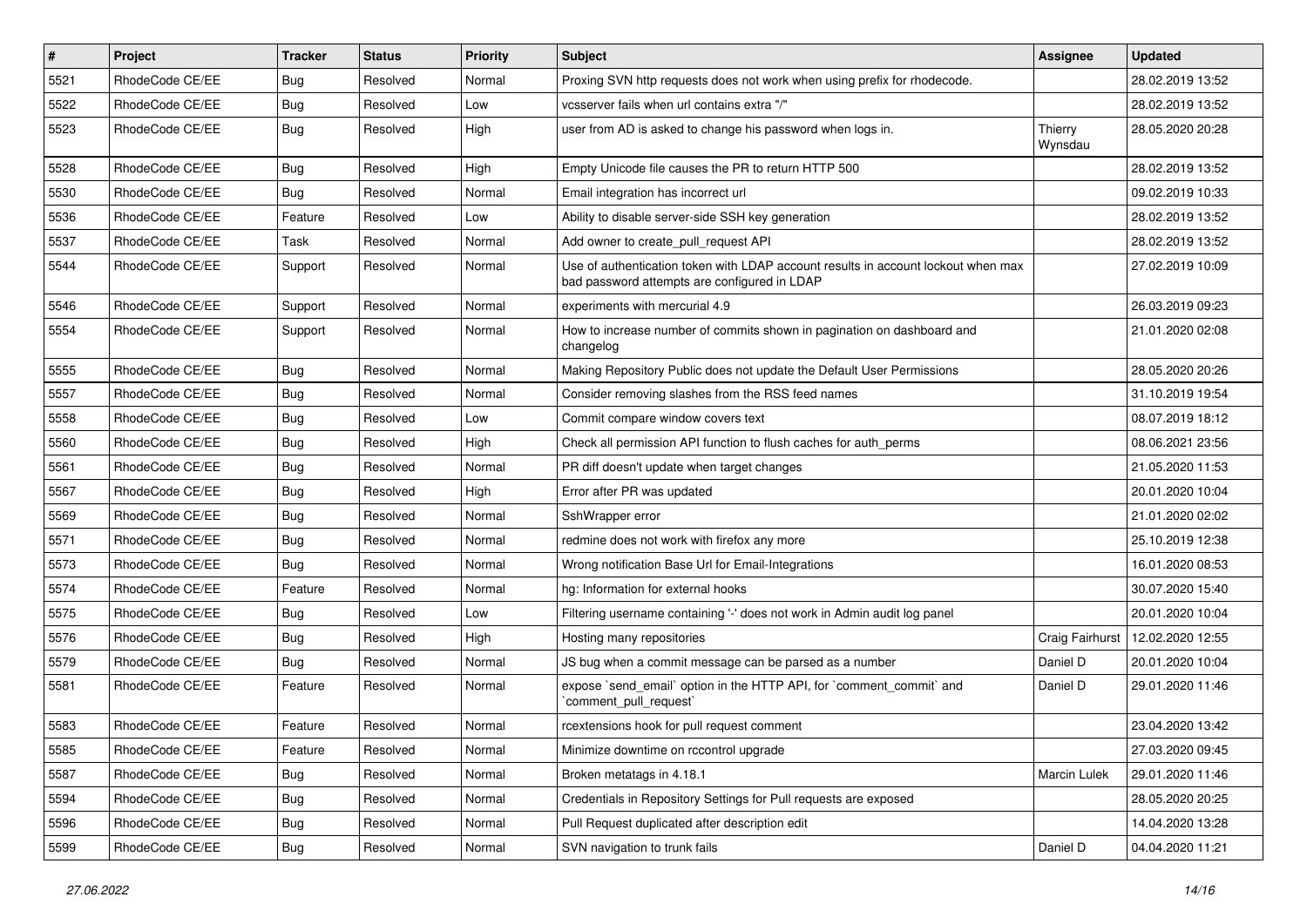| $\pmb{\#}$ | <b>Project</b>  | <b>Tracker</b> | <b>Status</b> | <b>Priority</b> | <b>Subject</b>                                                                                                                       | <b>Assignee</b> | <b>Updated</b>   |
|------------|-----------------|----------------|---------------|-----------------|--------------------------------------------------------------------------------------------------------------------------------------|-----------------|------------------|
| 5601       | RhodeCode CE/EE | Feature        | Resolved      | Normal          | Default navigation should be by branch name not commit id                                                                            |                 | 04.06.2020 23:51 |
| 5602       | RhodeCode CE/EE | Feature        | Resolved      | Normal          | Copy full path only copies partial                                                                                                   | Daniel D        | 30.03.2020 16:04 |
| 5603       | RhodeCode CE/EE | Feature        | Resolved      | Normal          | Code search - highlight matching search terms                                                                                        |                 | 30.03.2020 11:16 |
| 5604       | RhodeCode CE/EE | <b>Bug</b>     | Resolved      | High            | Search error on second result page                                                                                                   | Daniel D        | 30.03.2020 16:01 |
| 5605       | RhodeCode CE/EE | Bug            | Resolved      | Normal          | Cannot set subversion compatibility to 1.10                                                                                          |                 | 30.03.2020 17:27 |
| 5606       | RhodeCode CE/EE | Bug            | Resolved      | High            | SVN + ssh subdirectory failure                                                                                                       | Daniel D        | 09.04.2020 03:29 |
| 5608       | RhodeCode CE/EE | <b>Bug</b>     | Resolved      | High            | svn+ssh user set incorrectly                                                                                                         | Daniel D        | 31.03.2020 18:21 |
| 5609       | RhodeCode CE/EE | Support        | Resolved      | Normal          | Change git diff algorithm                                                                                                            |                 | 31.03.2020 22:08 |
| 5610       | RhodeCode CE/EE | <b>Bug</b>     | Resolved      | Normal          | Files navigation looses the at= <name> marker</name>                                                                                 | Daniel D        | 03.10.2021 23:23 |
| 5611       | RhodeCode CE/EE | Feature        | Resolved      | Normal          | Add information "is the pull request up to date?" in the PR page                                                                     |                 | 03.10.2021 23:24 |
| 5614       | RhodeCode CE/EE | Feature        | Resolved      | Normal          | Show context function name in hg diffs                                                                                               |                 | 23.04.2020 13:43 |
| 5615       | RhodeCode CE/EE | Feature        | Resolved      | Normal          | Misleading message in PR diff view "File was deleted in this version"                                                                | Daniel D        | 23.04.2020 17:40 |
| 5619       | RhodeCode CE/EE | Bug            | Resolved      | Normal          | Setting Landing Commit to SVN Trunk results in Files tab hitting a 404                                                               |                 | 04.06.2020 23:51 |
| 5620       | RhodeCode CE/EE | <b>Bug</b>     | Resolved      | Normal          | Regression of mail rendering in Thunderbird                                                                                          |                 | 15.06.2020 16:45 |
| 5621       | RhodeCode CE/EE | Bug            | Resolved      | Urgent          | $LDAP + User Groups$ authentication plugin not working after upgrade to 4.19. $x$                                                    |                 | 15.06.2020 17:56 |
| 5622       | RhodeCode CE/EE | Bug            | Resolved      | High            | Upgrade from 4.18.3 to 4.19.3 broke all PRs                                                                                          |                 | 28.07.2020 16:44 |
| 5623       | RhodeCode CE/EE | Bug            | Resolved      | Normal          | Credentials for remote repository URL leaking in Repository Header                                                                   |                 | 22.07.2020 00:47 |
| 5633       | RhodeCode CE/EE | <b>Bug</b>     | Resolved      | Normal          | Moderately large pull requests fail because inefficient use of reviewer data json<br>column in pull requests table                   |                 | 12.10.2020 23:13 |
| 5634       | RhodeCode CE/EE | Bug            | Resolved      | Normal          | Quick Search Toolbar bugs out if pull request contains unicode double quote<br>character "                                           |                 | 12.10.2020 23:13 |
| 5635       | RhodeCode CE/EE | Feature        | Resolved      | Normal          | Remember column sorted by of the "Pull Requests You Participate In" table                                                            |                 | 30.11.2020 22:30 |
| 5636       | RhodeCode CE/EE | Bug            | Resolved      | High            | Remap and Rescan 500 Internal Server Error                                                                                           |                 | 30.04.2021 08:53 |
| 5642       | RhodeCode CE/EE | Feature        | Resolved      | Normal          | pull request version column in commit list                                                                                           |                 | 30.04.2021 08:53 |
| 5643       | RhodeCode CE/EE | Feature        | Resolved      | Low             | jump to bottom of review                                                                                                             |                 | 30.04.2021 08:53 |
| 5651       | RhodeCode CE/EE | <b>Bug</b>     | Resolved      | Normal          | Pull requests can get stuck if the diff is too large (it was created by mistake but we<br>can't open it to delete it)                |                 | 30.04.2021 08:53 |
| 5652       | RhodeCode CE/EE | <b>Bug</b>     | Resolved      | Normal          | Pull Requests: when title and descriptions contains character [] {} and () index out of<br>bound when attempting to comment/approve. |                 | 30.04.2021 08:53 |
| 5655       | RhodeCode CE/EE | Bug            | Resolved      | Normal          | New public gist's id is always auto generated                                                                                        |                 | 01.07.2021 12:06 |
| 5656       | RhodeCode CE/EE | <b>Bug</b>     | Resolved      | Normal          | Error for branch permission page                                                                                                     |                 | 30.04.2021 08:53 |
| 5669       | RhodeCode CE/EE | <b>Bug</b>     | Resolved      | Normal          | Mercurial commit messages doesn't show cyrillic symbols                                                                              |                 | 01.10.2021 10:39 |
| 2539       | RhodeCode CE/EE | Feature        | Feedback      | Normal          | Recursive deletion of resources                                                                                                      |                 | 20.04.2016 08:52 |